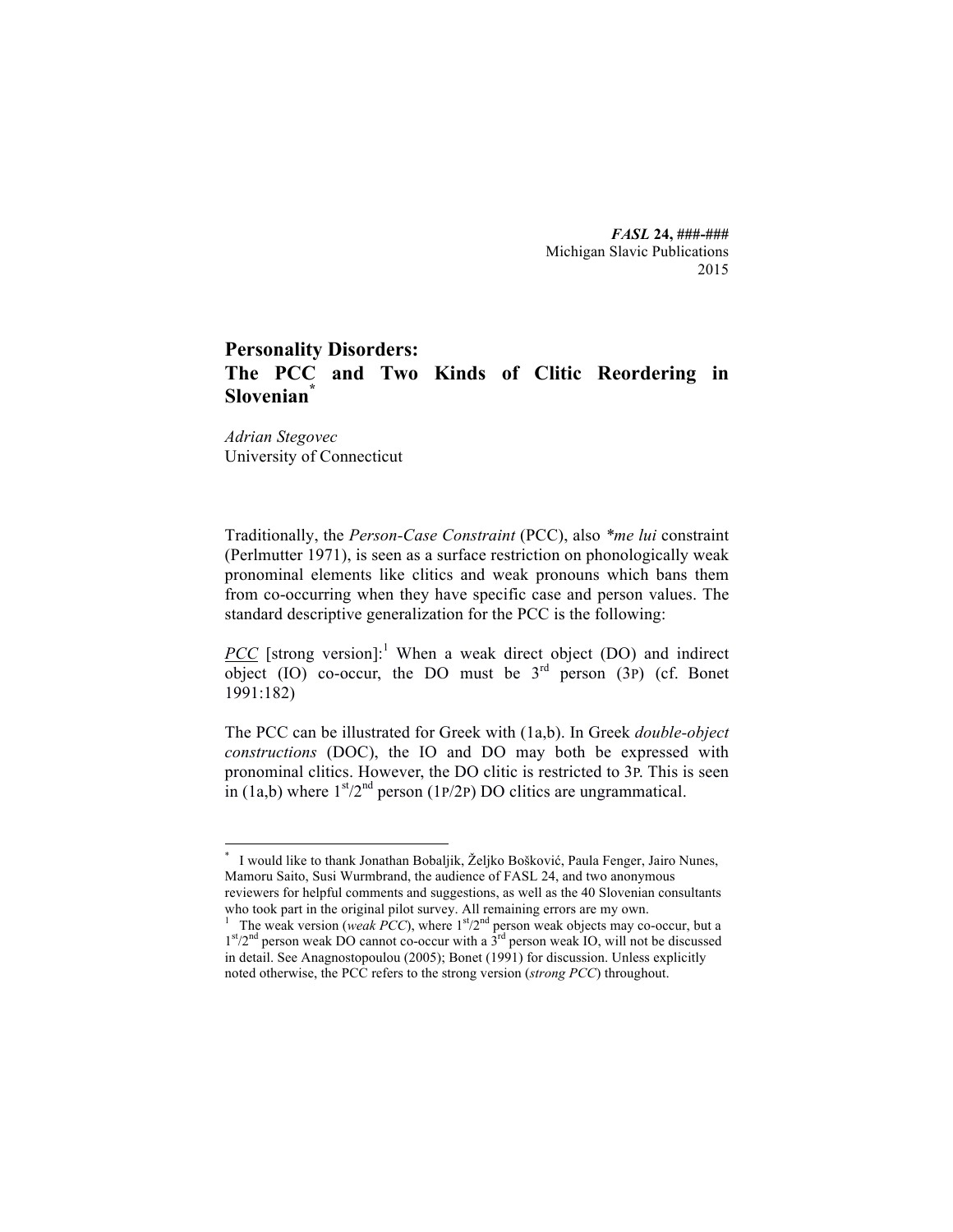| (1) |                                               |  |  | a. * Tha <b>mu/su se/me</b> sistisune.                                   |  |  |  |  |  |  |
|-----|-----------------------------------------------|--|--|--------------------------------------------------------------------------|--|--|--|--|--|--|
|     | <b>FUT</b>                                    |  |  | $1P/2PDAT 2P/1PACC introduce3PPL$                                        |  |  |  |  |  |  |
|     | int.: 'They will introduce you/me to me/you.' |  |  |                                                                          |  |  |  |  |  |  |
|     |                                               |  |  | $b.*$ Tha <b>tu me/se</b> sistisune.                                     |  |  |  |  |  |  |
|     |                                               |  |  | FUT $3P_{\text{.M.DAT}} 1P/2P_{\text{.ACC}}$ introduce. <sub>3P.PL</sub> |  |  |  |  |  |  |
|     | int.: 'They will introduce me/you to him.'    |  |  |                                                                          |  |  |  |  |  |  |
|     |                                               |  |  | (Greek; Anagnostopoulou 2005:202)                                        |  |  |  |  |  |  |
|     |                                               |  |  |                                                                          |  |  |  |  |  |  |

Anagnostopoulou (2003) and Béjar and Řezáč (2003) have reanalyzed the PCC in minimalist terms as the result of locality restrictions on the operation Agree and consequently Case assignment (Chomsky 2000). But with the exception of some discussion by Anagnostopoulou (2003; 2008), the focus remains mainly on languages with rigid and predictable relative orders of weak pronominal object. This is why the discussion of PCC effects in colloquial Slovenian is relevant: object clitics in DOCs appear to occur in either IO » DO or DO » IO order, and the person restriction is different with the two orders. Furthermore, the person restriction itself is sensitive to the matrix/embedded distinction in imperatives. I argue that this shows that the PCC cannot result from case or grammatical function asymmetries. I propose instead that it arises because deficient pronouns are inherently unspecified for person feature values and must be valued via Agree with a functional head. Within this approach, the Slovenian PCC paradigm, where person restrictions are sensitive only to the relative order of clitics and sentence type, results from processes unrelated to person valuation: a reordering of object clitics in narrow syntax, and a post syntactic PF clitic reordering.

The paper is organized as follows: Section 1 presents the Slovenian PCC paradigm. Section 2 reviews an existing analysis of the PCC, shows why the Slovenian PCC paradigm is problematic for it, and presents a new account which can also derive the problematic Slovenian inverse PCC pattern. Section 3 presents an analysis of the absence of PCC effects in Slovenian matrix imperatives. Section 4 concludes the paper.

## **1 The Slovenian PCC Pattern**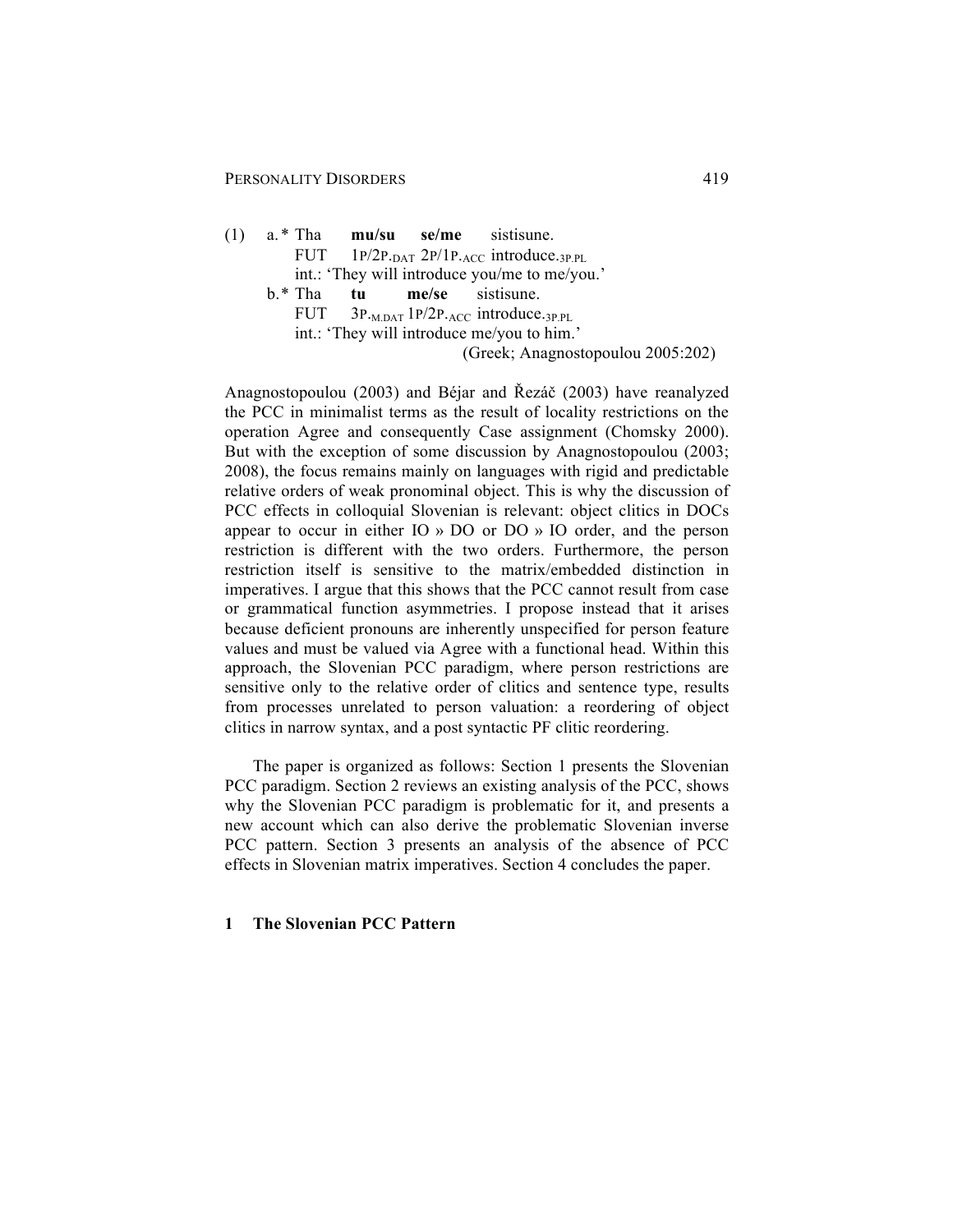Object clitics typically cluster in the  $2<sup>nd</sup>$  clausal position in Slovenian, and in canonical DOCs the DO clitic is accusative (ACC) while the IO clitic is marked with dative case (DAT). For most speakers, the presence of a 3P.DAT object clitic blocks the use of a 1/2P.ACC object clitic. This ban is illustrated in (2), an example which parallels the Greek (1a).

(2) \* Mama **mu me/te** bo predstavila. mom  $3P_{\text{MDAT}} 1P/2P_{\text{ACC}}$  will introduce int.: 'Mom will introduce me/you to him.'

A short note about the data is in order here. The bulk of the data is based on an online grammaticality survey which involved 40 native Slovenian speakers.<sup>2</sup> Though not reported in traditional prescriptive and descriptive grammars (Toporišič 2000, Herrity 2000), the survey showed that the order of object clitics is not fixed in colloquial Slovenian; both DAT » ACC and ACC » DAT are possible, as illustrated for two 3P objects in (3). 22/40 speakers judged both orders as grammatical in out-of-the blue contexts, and even speakers who did not fully accept (3b) in the survey, accepted it when given more specific contexts in follow up informal elicitations.

|  |  |  | $(3)$ a. Mama mu ga je opisala.     |
|--|--|--|-------------------------------------|
|  |  |  | mom 3P.M.DAT 3P.M.ACC is described  |
|  |  |  | b. Mama <b>ga mu</b> je opisala.    |
|  |  |  | mom 3P.M.ACC 3P.M.DAT is described  |
|  |  |  | 'Mom will introduce me/you to him.' |

The survey also revealed that despite some variation in the specific restricted combinations,<sup>3</sup> object order and person restrictions interact. With speakers that exhibit a \*3P.DAT » 1/2P.ACC clitic ban, an equivalent of the ungrammatical (2) is possible with ACC » DAT, as illustrated in (4).

<sup>&</sup>lt;sup>2</sup> Although speakers vary in the restrictiveness of possible object clitic combinations, no clear correlation to known dialectal groups was revealed by the pilot survey. I must thus leave the issue of the geographic distribution of the restriction types for future surveys. *Strong, weak, and me-first PCC* (Nevins 2007) were attested. Some speakers also find

the 2P ban stronger than the 1P ban (Anagnostopoulou (2008) also notes this for German).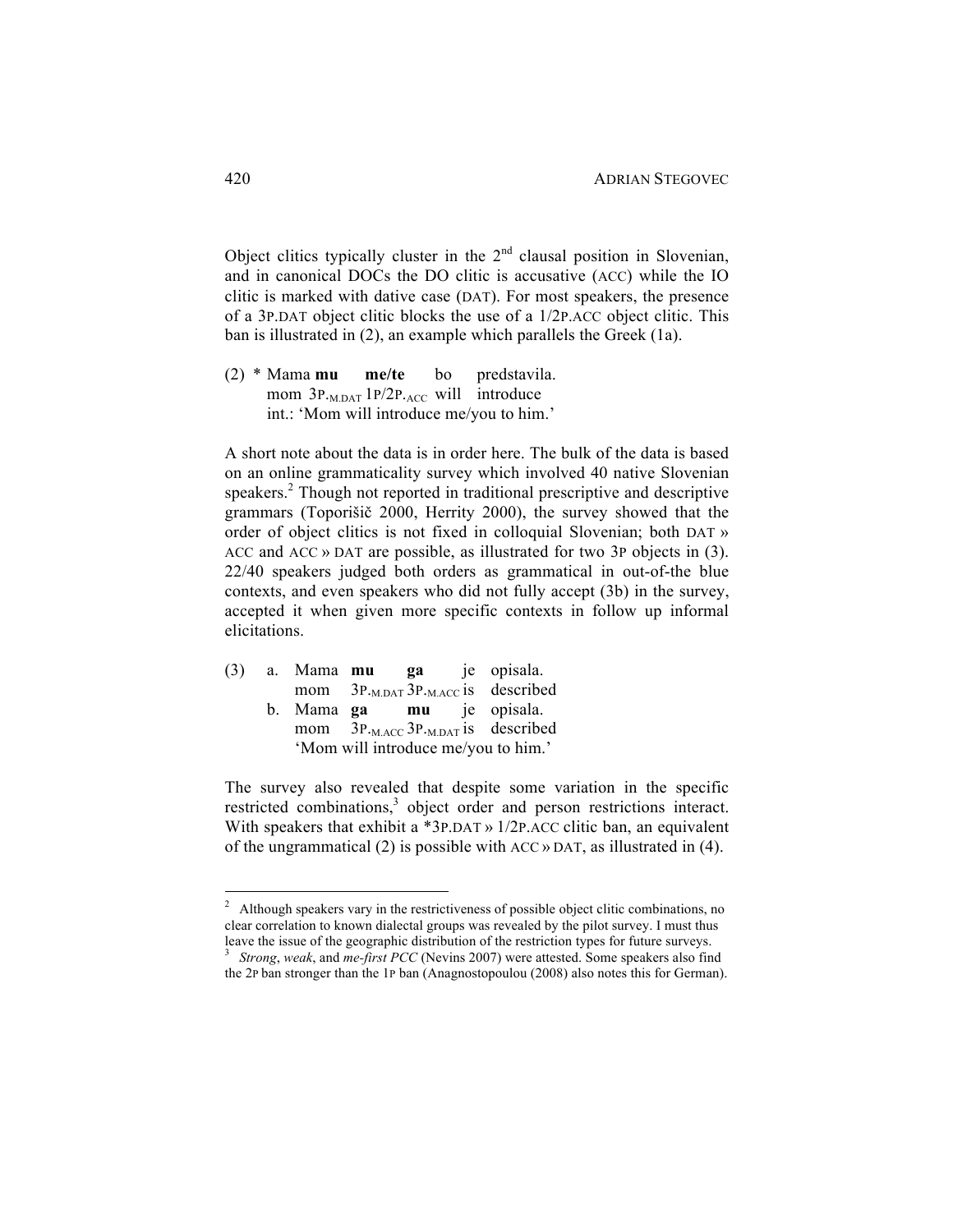(4) Mama **me/te mu** bo predstavila. mom 1P/2P.ACC 3P.M.DAT will introduce 'Mom will introduce me/you to him.'

But person restrictions are not entirely absent with ACC » DAT. Speakers that allow (3b) and (4) still ban \*3P.ACC  $\gg$  1/2P.DAT clusters, shown in (5a). The same combination is fine with DAT » ACC, as given in (5b).

|  |  |                                     | $(5)$ a. * Mama ga mi/ti bo predstavila.                   |
|--|--|-------------------------------------|------------------------------------------------------------|
|  |  |                                     | mom $3P_{\text{M ACC}} 1P/2P_{\text{DAT}}$ will introduce  |
|  |  |                                     | b. Mama mi/ti <b>ga</b> bo predstavila.                    |
|  |  |                                     | mom $1P/2P_{\text{.DATA}} 3P_{\text{.MAC}}$ will introduce |
|  |  | 'Mom will introduce him to me/you.' |                                                            |

For this group of speakers, combinations of 3P and 1/2P clitics pattern as a PCC pattern with the DAT » ACC order, as illustrated in (6), but with ACC » DAT the pattern is essentially an *inverse PCC*, as illustrated in  $(7)^4$ In contrast to canonical PCC languages, Slovenian speakers with two object clitic orders show person restrictions either on the DO or IO clitic, where the restriction always applies to the linearly second clitic. The relation of the restriction to the order of object clitics crucially also holds for speakers with different person restriction patterns (see footnote 3).

|              | (6) a. $3.$ DAT $\rightarrow$ 3.ACC | b. $1/2$ . DAT $\rightarrow$ 3. ACC |
|--------------|-------------------------------------|-------------------------------------|
|              | c. $*1/2$ , DAT » 2/1, ACC          | d. *3.DAT » $1/2$ .ACC              |
|              | $(7)$ a. 3.ACC $\gg$ 3.DAT          | b. $1/2$ ACC $\rightarrow$ 3.DAT    |
| $\mathbf{c}$ | *1/2.ACC $\gg$ 2/1.DAT              | d. $*3.4CC \rightarrow 1/2.$ DAT    |

Slovenian person restrictions differ from canonical PCC in one more way: for some speakers the restriction disappears in imperatives, where clitics typically appear post-verbally in order to satisfy the  $2<sup>nd</sup>$  position requirement. Clitics can again occur with both DAT » ACC and ACC » DAT orders, but no person restriction applies in either, as illustrated in  $(8,9)$ .<sup>5</sup>

<sup>&</sup>lt;sup>4</sup> I set aside non-signular clitics, as they seem to pattern differently for some speakers, possibly because they are essentially homophonous with their strong counterparts. See also Ciucivara (2009) for cases where plural clitics also pattern differently in Romance.  $5$  In Slovenian imperatives, 2P pronouns are substituted with reflexives. As pointed out

by a reviewer, 2P pronouns in "wax museum scenarios" are an exception (see footnote 8).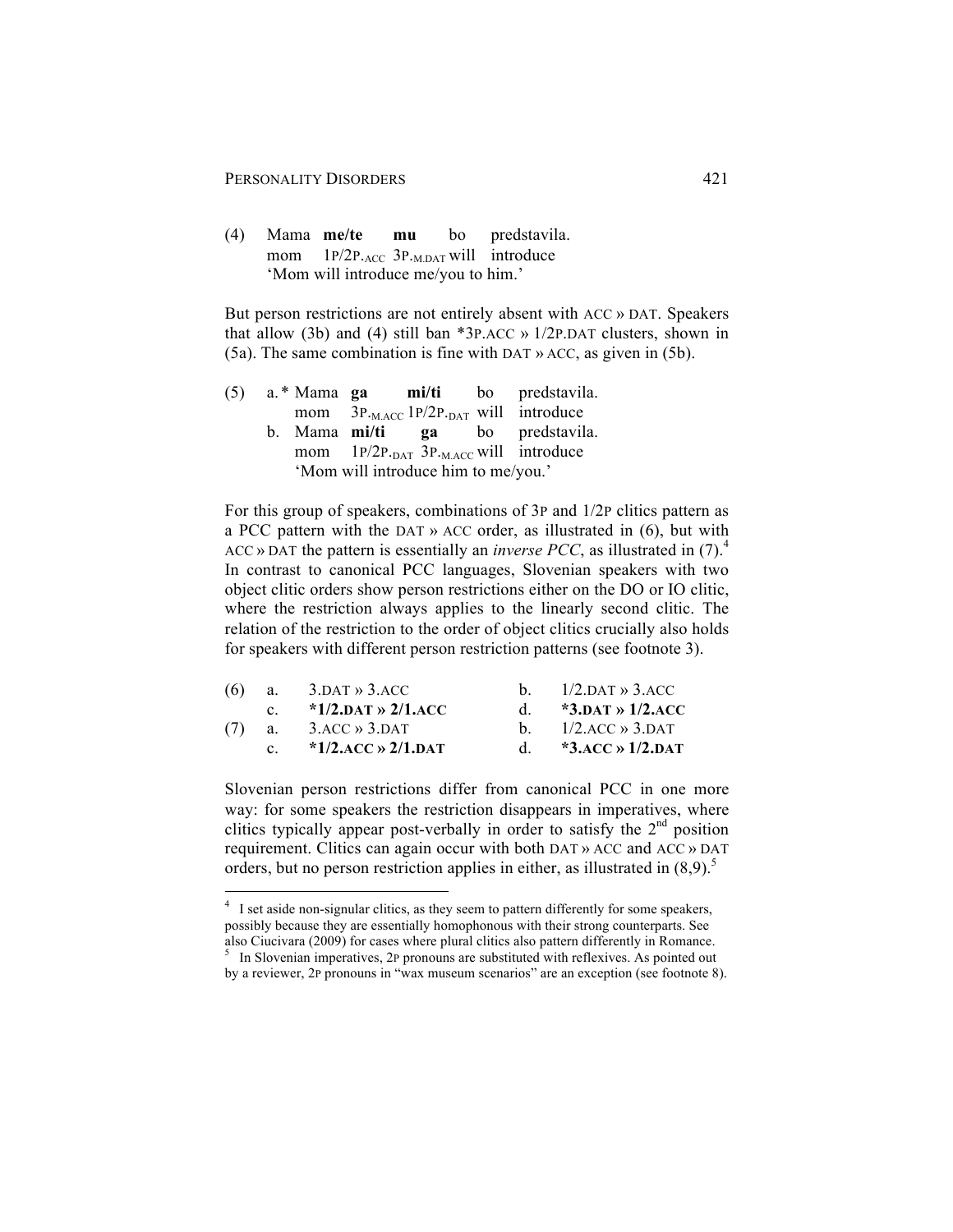# 422 ADRIAN STEGOVEC

| (8) | a. Predstavi mu me! b. Predstavi me mu!                             |                                                                                                                                   |
|-----|---------------------------------------------------------------------|-----------------------------------------------------------------------------------------------------------------------------------|
|     |                                                                     | introduce. <sub>IMP</sub> $3P_{\text{.MDAT}}$ 1P. <sub>ACC</sub> introduce. <sub>IMP</sub> 1P. <sub>ACC</sub> $3P_{\text{.MDAT}}$ |
|     | 'Introduce me to him!' The 'Introduce me to him!'                   |                                                                                                                                   |
| (9) | a. Predstavi mi ga! b. Predstavi ga                                 | mi!                                                                                                                               |
|     | introduce. <sub>IMP</sub> $1P$ <sub>DAT</sub> $3P$ <sub>-MACC</sub> | introduce. <sub>IMP</sub> $3P$ . <sub>M.ACC</sub> 1P. <sub>DAT</sub>                                                              |
|     | 'Introduce him to me!'                                              | 'Introduce him to me!'                                                                                                            |

But Slovenian imperatives can also be syntactically embedded (see, among others, Sheppard and Golden 2002). Imperatives are embedded in speech reports with the complementizer " $da^{\gamma}$ , which occupies the 1<sup>st</sup> clausal position in  $C^0$ , causing the clitics to surface in the  $2^{nd}$  clausal position pre-verbally. Curiously, object clitics in this configuration again display the person restrictions observed in declaratives, as  $(10,11)$  show.<sup>6</sup>

|  |  |  | $(10)$ a.*? Rekla je, da mu me predstavi!                                                                   |
|--|--|--|-------------------------------------------------------------------------------------------------------------|
|  |  |  | said is that $3P_{\text{MDAT}} 1P_{\text{ACC}}$ introduce. <sub>IMP</sub>                                   |
|  |  |  | b. Rekla je, da me mu predstavi!                                                                            |
|  |  |  | said is that $1P_{\text{ACC}}$ 3P.m. part introduce. IMP<br>'She said that you should introduce me to him!' |
|  |  |  | $(11)$ a. Rekla je, da <b>mi ga</b> predstavi!                                                              |

said is that 1P. DAT 3P.M.ACC introduce. IMP b.\*? Rekla je, da **ga mi** predstavi! said is that  $3P_{\text{MACC}} 1P_{\text{DAT}}$  introduce.<sub>IMP</sub> 'She said that you should introduce me to him!'

Unlike the declarative examples, imperative examples were only checked with consultants informally. And while not all consultants void person restrictions in matrix imperatives, those who do, retain the person restriction in embedded imperatives. The fact that the variation exists independently of the declarative restriction seems to be showing that an independent phenomenon is interfering with the person restriction. An analysis of this additional asymmetry will be discussed in Section 3.

 <sup>6</sup> Consultants perceive the person restriction as weaker than in declaratives (it seems to be, however, much stronger with feminine 3P clitics; it is unclear why this is so).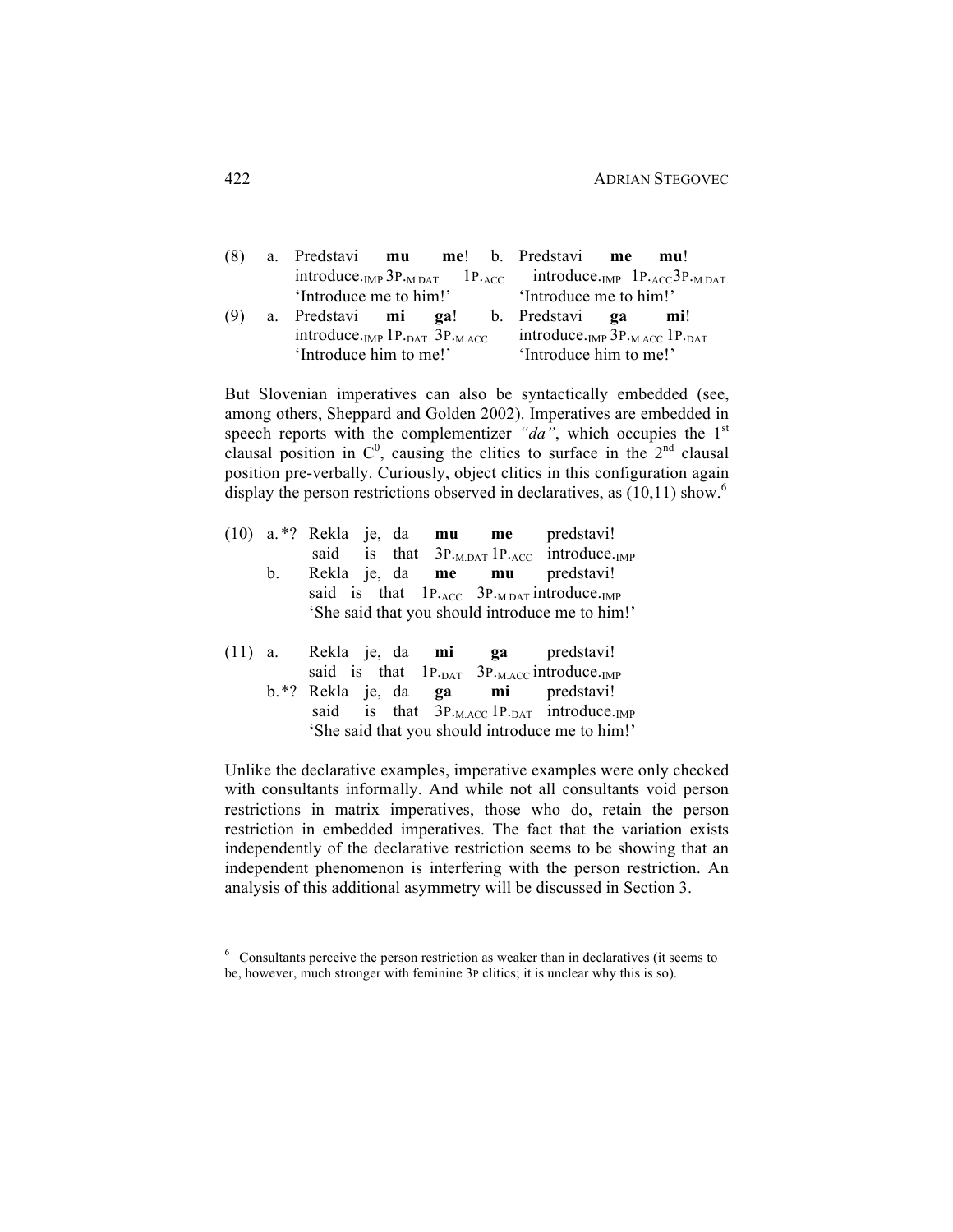# *1.1 The Status of the Slovenian Person Restriction*

Due to the apparent cross-linguistic robustness of the canonical PCC, one might see the Slovenian person restriction, at least with the ACC » DAT order, as an entirely separate constraint. A stronger form of this view is to do away with the PCC completely and treat both patterns as unconnected to the PCC. But recall that the pattern is identical to the PCC with the DAT » ACC order, and that the ACC » DAT order displays an exact mirror pattern. Furthermore, speakers vary with respect to the banned clitic combinations (see footnote 3) along the same lines as it has been observed for canonical PCC (Nevins 2007). Crucially, corresponding standard (with DAT » ACC) and inverse (with ACC » DAT) patterns are always exist in spite of this variation. If the Slovenian person restriction were to be treated separately from the PCC, all of these similarities would remain unexplained and attributed to an accidental similarity, I show below that it is in fact possible to treat both clitic restrictions as the same phenomenon, and that under this view the inverse PCC can be explained with an object clitic reordering at a very specific point in the derivation (unavailable in canonical PCC languages). This also means that "Person-Case Constraint" becomes a misnomer, as the constraint cannot be case-sensitive. However, I still use PCC throughout due to the term being ubiquitous and well established in the literature.

# **2 The PCC as an Intervention Effect**

Most current syntactic approaches to the PCC link the pattern to configurations where one syntactic head must establish a long distance dependency with two arguments. In Chomsky's (2000) framework, the long distance dependency in question is Agree, and the configuration corresponds to that of one Probe and two Goals. One such analysis is that of Béjar and Řezác (2003) (B&R). B&R propose that the PCC arises due to a difference in the licensing requirements of 1P/2P and 3P features, stated in (12), which limits the distribution of person features on arguments in the aforementioned "one Probe/two Goals" configuration.

(12) *Person Licensing Condition (PLC)*:

An interpretable  $1<sup>st</sup>/2<sup>nd</sup>$  person feature must be licensed by entering into an Agree relation with a functional category.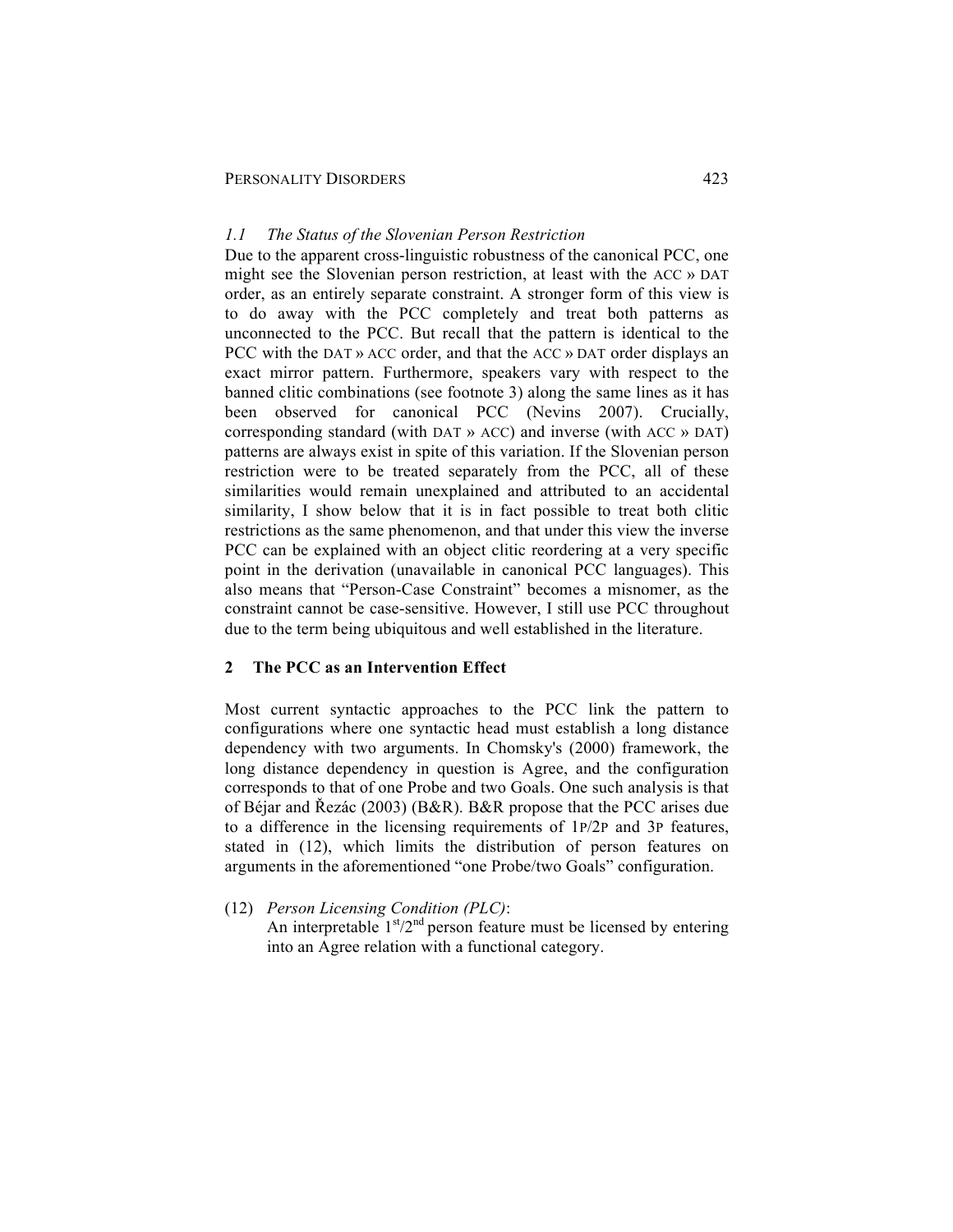B&R crucially also assume a particular version of Agree: *Cyclic Agree*, where φ-features trigger Agree in a cyclic fashion: Person ( $\lceil \pi \rceil$ ) first, followed by Number  $(f#)$ . Their derivation of the PCC is given in (13), where  $v^0$  has an uninterpretable  $[\pi]$  ( $[\pi]$ ) and an uninterpretable  $[\#]$ feature ([u#]), both of which will act as Probes for matching interpretable features in their c-command domain. The IO and DO also both have interpretable  $\lceil \pi \rceil$  ( $\lceil \pi \rceil$ ) as well as interpretable  $\lceil \# \rceil$  features ( $\lceil \pi \rceil$ ), which means that the structure in (12) has a one Probe/two Goals configuration.

(13) 
$$
\begin{bmatrix} v^{\rho} & v^{\sigma} & [v^{\rho} \quad \text{DAT} [v^{\rho} \quad \text{VO}]] \end{bmatrix}
$$

$$
\begin{bmatrix} u\pi \end{bmatrix} \begin{bmatrix} \text{num, model} \\ \text{num, model} \end{bmatrix} \begin{bmatrix} i\pi \end{bmatrix} \begin{bmatrix} i\pi \end{bmatrix}
$$

$$
\begin{bmatrix} u\# \end{bmatrix} \begin{bmatrix} \text{num, model} \\ \text{num, model} \end{bmatrix}
$$

During the first cycle of Agree, shown in (13), the  $\left[\frac{u\pi}{\sigma}\right]$  on  $v^0$  probes and matches the closest  $[i\pi]$ , which is on DAT. However, for B&R an inherent Case like DAT blocks Agree with outside Probes, so the  $\left[\frac{u\pi}{\sigma}\right]$  on  $v^0$  cannot establish Agree with the  $[i\pi]$  on DAT, and must thus receive a default value. The IO itself can still have 1/2P features, since B&R assume that they can be licensed by the inherent Case assigner itself.<sup>7</sup> Note also that any  $\varphi$ -features on DO are inaccessible for Agree with  $v^0$  in (13) due to the presence of matching intervening features on DAT. The second cycle of Agree can only be successful if, as shown in (14), DAT moves above  $v^0$ leaving behind a trace, which is not an intervener (Anagnostopoulou 2003; Chomsky 2000). The  $\left[\mu\text{H}\right]$  on  $v^0$  can then enter Agree with the  $\left[\text{i}\text{H}\right]$ on DO, assigning it ACC Case (Chomsky 2000). But Agree is only for [#] features in this cycle, so the PLC (see (12)) cannot be satisfied for 1/2P features on DO. This derives the PCC, as the DO clitic must then be 3P.

(14) [vP DAT *v <sup>0</sup>* [VP tDAT [V' V ACCDO ]]] [iπ] [uπ] [iπ] [i#] [u#] [i#] Agree

The PCC pattern is thus predicted by B&R to arise only in cases where an intervening clitic blocks Agree for  $[\pi]$  features between  $v^0$  and a structurally Case-marked clitic; which then must be 3P or the PLC would not be satisfied. But recall that in Slovenian the person restriction

<sup>&</sup>lt;sup>7</sup> For Béjar and Řezác (2003), inherent/lexical Case is assigned via Agree with a silent applicative  $P^0$ , which is always local to the IO, and nothing can intervene between them.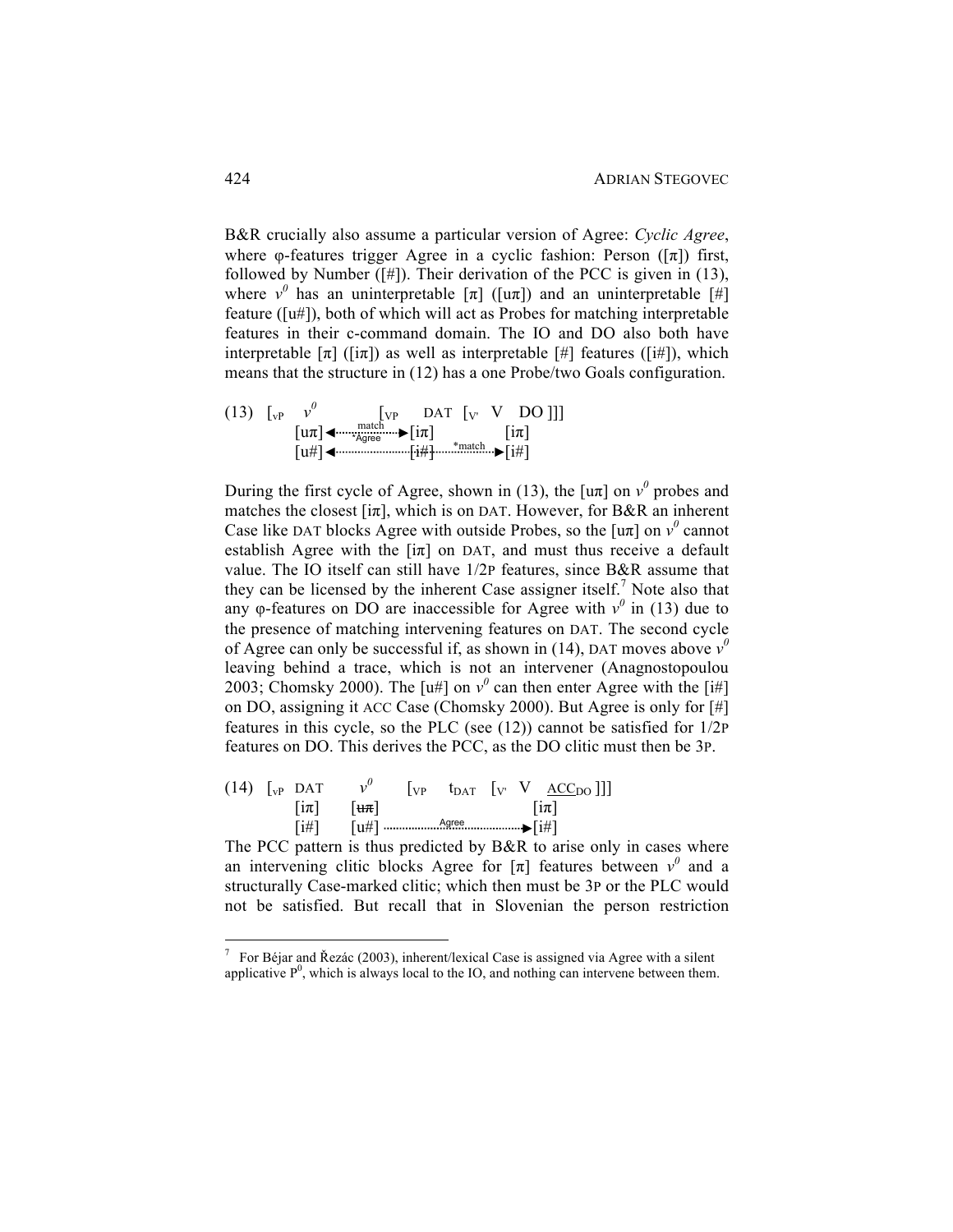actually occurs on the DAT clitic with the ACC » DAT clitic order, and that for B&R, 1/2P features on DAT can be licensed by the inherent Case assigner itself. So if the reordering is post-syntactic, the pattern is incorrectly predicted to be standard PCC, while if the reordering occurs in the syntax prior to the probing by  $v^0$  there should be no restriction as DAT no longer intervenes between  $v^0$  and ACC, and 1/2P features on DAT are licensed by inherent Case assignment. This makes the inverse PCC problematic for B&R's approach, as well as other approaches focusing on the DO/IO asymmetry, such as Anagnostopoulou (2003). We will see below, however, that by making some modifications to the one Probe/two Goals approach, the Slovenian PCC pattern including the problematic inverse PCC can in fact be derived as a syntactic intervention effect.

#### *2.1 Clitic Person Restrictions as Failed Valuation*

In the proposed alternative analysis, I depart from B&R and divorce φfeature valuation from Case assignment. The main new assumption is, however, that the (interpretable) person features of deficient (clitic/weak) pronouns begin the derivation unvalued, and must be valued via Agree. This is inspired by the treatment of bound pronouns in Kratzer (2009), where pronouns may enter the derivation with unvalued φ-features. The proposal thus combines this intuition with the approaches to feature valuation of Pesetsky and Torrego (2007) and Bošković (2011). The specific assumptions I either adopt or propose are listed below:

- **[A1]** Defective pronouns have unvalued  $[i\pi]$  features that must be valued before Spell-Out (cf. Bošković 2011; Pesetsky and Torrego 2007);
- **[A2]**  $[\text{if } \pi_{\text{uval}}]$  is valued: (a) via Agree with a valued  $[\pi]$ , or (b) by getting a default value  $([d:$  ]), which is 3P, when option (a) is impossible;
- **[A3]** Unvalued features are Probes, and matching valued features act as their Goals (Bošković 2011);
- **[A4]** Agree cannot occur between Probe and Goal in the presence of a matching intervener (Chomsky 2000);
- **[A5]** Traces and clitic-doubled DPs do not count as interveners (Anagnostopoulou 2003; Chomsky 2000).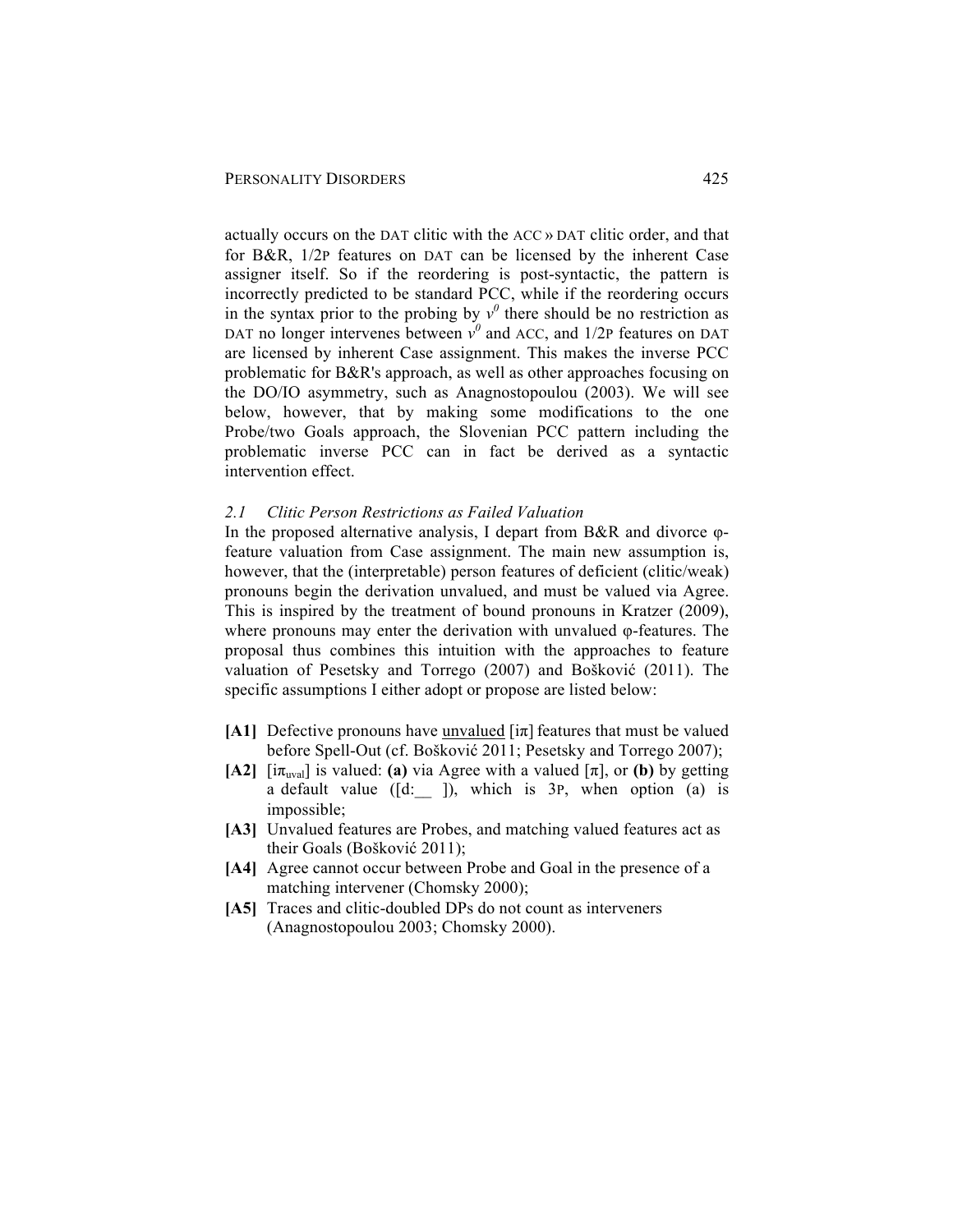These assumptions derive the effect of B&R's PLC as the result of the defective pronouns  $[\mathrm{i}\pi]$  underspecification.<sup>8</sup> Crucially, having unvalued [i $\pi$ ] does not equate to not having [i $\pi$ ] features, it only means that [i $\pi$ ] must acquire its value externally and may express person contrasts morphologically once valued. Similarly, 3P is not equivalent to the lack of  $[\pi]$  (see Nevins 2007 for arguments), it corresponds to a  $[\pi]$  with no positive *author* or *participant* specification. I take **[A1–5]** to hold universally, with the different PCC patterns emerging due to independent processes interacting with  $[\pi]$  valuation. I propose that the inverse PCC results from an object clitic reordering before a functional head with a valued  $[\pi]$  enters the derivation. It is unclear what specifically makes this in Slovenian. However, it has been noted in the literature that clitic placement clitic placement in Slovenian is much less restricted than in other closely related South Slavic languages. Bošković (2001) observes that among other things Slovenian clitics are: **(i)** losing a rigid  $2<sup>nd</sup>$ position requirement in some environments, **(ii)** clitic clusters can be split up by non-clitic material, **(iii)** can under certain conditions attach both to the right (enclitics) or the left edge (proclitics) of the same host, and **(iv)** even occur in enclitic-proclitic pairs without a host at all. It is possible that the source of this uncharacteristic behavior is also the reason why object clitics may reorder analogously to full NPs in DOCs, where both object orders are also found in Slovenian. Whatever the reason behind the clitic reordering is, we have seen that it is possible, and that it changes the nature of the clitic person restriction. In the following I show how this is derived within the current approach.

### *2.2 Deriving Standard and Inverse PCC*

The derivation of both standard and inverse PCC assumes a IO » DO base order for DOCs, with Slovenian allowing optional ACC-over-DAT clitic movement before  $v^0$  enters the derivation.<sup>9</sup> The derivation of the standard PCC, observed also in canonical PCC languages like Greek and French, is given in (16), for which I assume the same structure for DOCs as Anagnostopoulou (2005); the DO is the complement of V and the IO

 <sup>8</sup> This relates to the fact that the PCC is voided with non *de se* readings of 1P (Charnavel and Mateu 2015), which also ties to the observation of an anonymous reviewer that in so called "wax museum scenarios"  $1P + 1P$  object clitic pairs are possible in Slovenian.

 $^9$  The derivation of inverse PCC is also compatible with a free base-generation approach.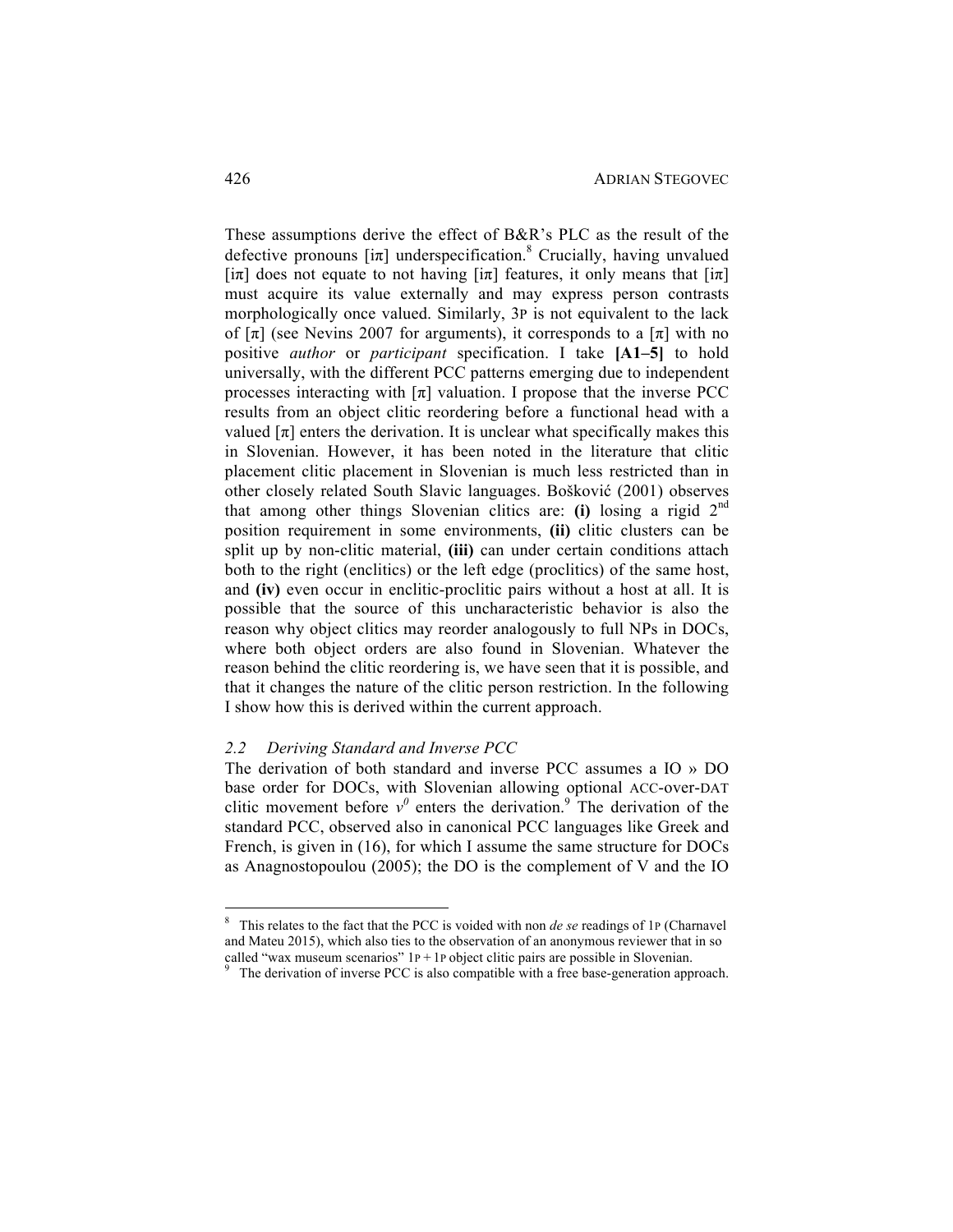is in SpecApplP, and ApplP is the complement of  $v^0$ . I follow Kratzer (2009), who proposes  $v^0$  carries valued  $\varphi$ -features for binding purposes. But I propose that not all  $\varphi$ -features of  $v^0$  have the same status with respect to valuation; the  $\lceil \ln \pi \rceil$  component of the  $\varphi$ -feature set on  $v^0$  is valued, while other φ-features on  $v^0$  distinct from [π] (henceforth [Γ]) are unvalued, and hence still function as Probes (see **[A3]**).

(16) 
$$
\begin{bmatrix} v^{\rho} & \begin{bmatrix} \Delta p p \end{bmatrix}^p & \Delta T & \Delta p p l^0 & \begin{bmatrix} v^{\rho} & V & \Delta C C \end{bmatrix} \end{bmatrix}
$$
  
\n $\begin{bmatrix} u \overline{L} : \underline{L} \end{bmatrix}$ ........  
\n $\begin{bmatrix} \frac{\Delta q p}{\Delta q} & \begin{bmatrix} \frac{\Delta q}{\Delta q} & \frac{\Delta q}{\Delta q} \end{bmatrix} \end{bmatrix}$   
\n $\begin{bmatrix} \frac{\Delta q}{\Delta q} & \begin{bmatrix} \frac{\Delta q}{\Delta q} & \frac{\Delta q}{\Delta q} \end{bmatrix} \end{bmatrix}$   
\n $\begin{bmatrix} \frac{\Delta q}{\Delta q} \end{bmatrix}$ 

When  $v^0$  enters the derivation in (16), the [u $\Gamma_{\text{uval}}$ ] on  $v^0$  is unvalued and must therefore probe and enter Agree with the closest available Goal, which is the  $[i]_{val}$  on DAT. After Agree is established between the two, the [ $u\pi_{val}$ ] feature on  $v^0$  can also value the [ $i\pi_{uval}$ ] on DAT. This follows from the assumption in (17), similar to Řezác's (2004) *Maximize Agree*.

(17) If Agree is established between  $X^0$  and  $Y^0$  for feature [ $\alpha$ ], all [ $F_{\text{uval}}$ ] features on  $X^0$  and  $Y^0$  receive the value from matching  $[F_{val}]$  on the (Agree-ing) opposing head regardless of the direction of valuation.

After the step in (15), the [u $\Gamma$ ] on  $v^0$  is valued and thus no longer a Probe. The [ $i\pi_{\text{uval}}$ ] on ACC can then no longer be valued via Agree with [ $i\pi_{\text{val}}$ ] on  $v^0$ . This means ACC must get a default 3P value, which yields a traditional PCC pattern. Canonical PCC languages like Greek or French only have this pattern, but the inverse pattern is also possible in Slovenian due to the clitics reordering before  $v^0$  is merged. This derivation is given in (18).

 $(18)$   $\begin{bmatrix} \n\sqrt{p} & \nu^0 \n\end{bmatrix}$   $\begin{bmatrix} \n\Delta p \nu \n\end{bmatrix}$  ACC  $\begin{bmatrix} \n\Delta p \nu \n\end{bmatrix}$   $\begin{bmatrix} \n\Delta p \nu \n\end{bmatrix}$   $\begin{bmatrix} \n\sqrt{p} & \nu \n\end{bmatrix}$  $[u\Gamma:$  ]  $\ldots$   $\ldots$   $\ldots$   $\ldots$   $\ldots$   $\ldots$   $\ldots$   $\ldots$   $\ldots$   $\ldots$   $\ldots$   $\ldots$  $\begin{bmatrix} \mathfrak{u} & \cdots & \mathfrak{u} \end{bmatrix}$  [in val]<br>  $\begin{bmatrix} \mathfrak{u} \pi_{\text{val}} \end{bmatrix}$   $\cdots$   $\begin{bmatrix} \mathfrak{u} \pi_{\text{val}} \end{bmatrix}$   $\cdots$   $\begin{bmatrix} \mathfrak{u} \pi_{\text{val}} \end{bmatrix}$   $\cdots$   $\begin{bmatrix} \mathfrak{u} \pi_{\text{val}} \end{bmatrix}$   $\cdots$   $\begin{bmatrix} \mathfrak{u} \pi_{\text{val}} \end{bmatrix}$   $\cd$ value

As in (17) ACC c-commands DAT before  $v^0$  is merged, the [u $\Gamma_{\text{uval}}$ ] Probe on  $v^0$  must enter Agree with [i $\Gamma_{\text{val}}$ ] on ACC (now the closest accessible Goal). Because of the condition on valuation in (17), the [ $u\pi_{val}$ ] on  $v^0$ then also values the [ $i\pi_{\text{uval}}$ ] on ACC. The [uΓ] on  $v^0$  is now valued and no longer a Probe, so the  $[i\pi_{\text{uval}}]$  on DAT can no longer be valued via Agree, which means DAT must get a default 3P value, yielding the inverse PCC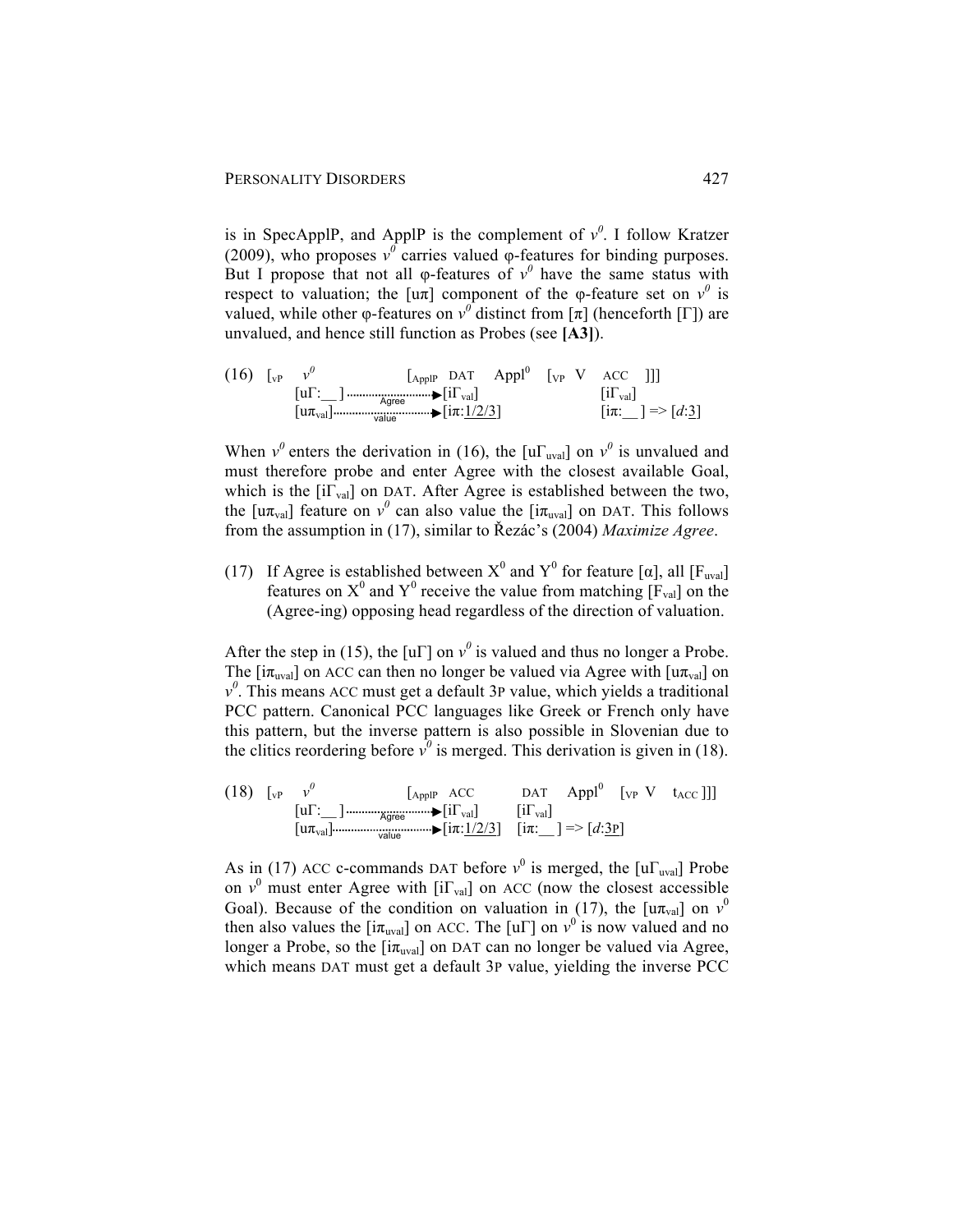pattern. The derivation of the inverse PCC thus requires only that the ACC-over-DAT movement that yields the ACC » DAT clitic order takes place before  $v^0$  is merged. The absence of this type of movement in a language means that only standard PCC patterns can arise in DOCs.

The advantage of the analysis is two-fold. It can derive both the canonical PCC and inverse PCC, as it is not based around any IO/DO asymmetry, and it is not necessarily limited to the *strong PCC*<sup>10</sup> or person restrictions where 1P and 2P have equal status – in principle, multiple heads may bear valued [π] features, and *participant* and *author* (or *participant* and *hearer*) values may be distributed over more than one functional head. This could then derive the more complex clitic person restrictions, but the exact details need to be spelled out in future work.

#### **3 Explaining the Imperative Asymmetry**

The open issue now is that the PCC can be voided in matrix imperatives in Slovenian. Ciucivara (2009) observes a similar pattern in Romanian: in declaratives, where pronominal clitics are pre-verbal, 1P clitics must precede other pronominal clitics. This restriction is lifted in imperatives. Ciucivara proposes that the asymmetry follows from imperatives lacking a TP. Because of this, clitics do not move to TP where they would occupy a pre-verbal position and potentially give rise to the ordering restriction. Ciucivara's argumentation builds on Zanuttini's (1997) proposal of a correlation between the presence of negation and TP: in languages where negative imperatives are banned this follows from the lack of a TP in imperatives. But Slovenian imperatives can in fact occur with negation, both in matrix (19) and embedded environments (20); recall also that PCC effects are observed in embedded imperatives (see (10,11) above).

 $10$  In Stegovec (2015), I show that weak PCC (see footnotes 1 and 3) including the inverse pattern can also be derived within this approach. I propose that with the weak PCC  $[\pi]$  valuation is restricted to Spec-Head configurations with  $v^0$  due to independent factors.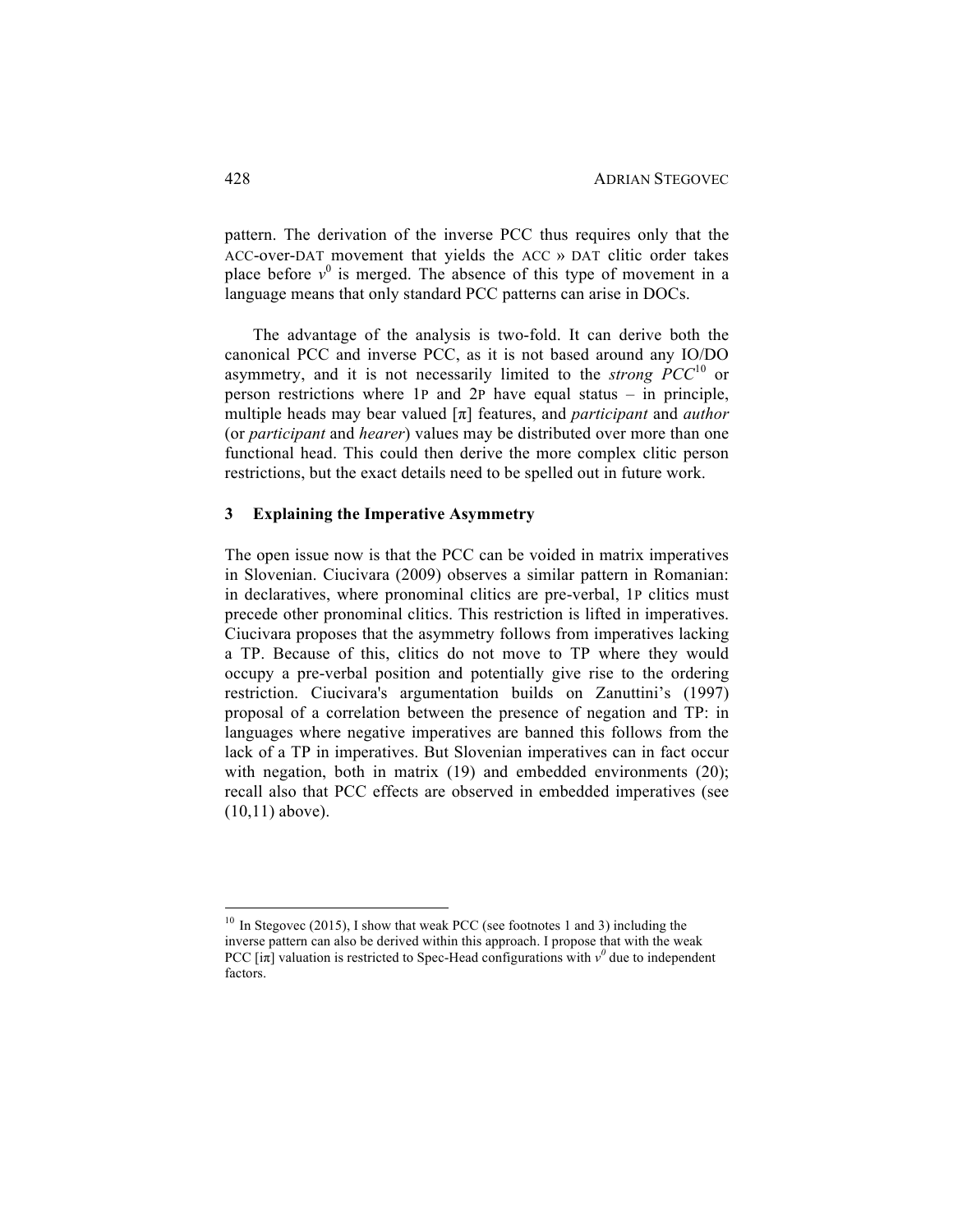|  |  | $(19)$ a. Ne pokaži mu ga! |                                                                      |                                                                                                  |
|--|--|----------------------------|----------------------------------------------------------------------|--------------------------------------------------------------------------------------------------|
|  |  |                            | not show. <sub>IMP</sub> $3P$ <sub>M.DAT</sub> $3P$ <sub>M.ACC</sub> |                                                                                                  |
|  |  | b. Ne pokaži ga mu!        |                                                                      |                                                                                                  |
|  |  |                            | not show. <sub>IMP</sub> 3P. <sub>M.ACC</sub> 3P. <sub>M.DAT</sub>   |                                                                                                  |
|  |  | 'Don't show it to him!'    |                                                                      |                                                                                                  |
|  |  |                            |                                                                      | (20) a. Rekla je, da <b>mu ga</b> ne pokaži!                                                     |
|  |  |                            |                                                                      | said. <sub>F.SG</sub> is that $3P_{\text{.M.DAT}}$ $3P_{\text{.M.ACC}}$ not show. <sub>IMP</sub> |
|  |  |                            |                                                                      | b. Rekla je, da ga mu ne pokaži!                                                                 |
|  |  |                            |                                                                      | said. $F_{.SG}$ is that $3P_{.MACC}3P_{.M.DAT}$ not show. IMP                                    |
|  |  |                            | 'She said that you should not show it to him!'                       |                                                                                                  |

Slovenian thus either entirely lacks true imperatives; both matrix and embedded imperatives are *surrogate imperatives* with TPs (in Zanuttini's (1997) terminology), or a different analysis for the presence of negation in imperatives is needed. In any case, the examples in (19) and (20) show that the lack of PCC effects in matrix imperatives cannot be explained in terms of the absence or presence of the TP layer.

# *3.1 The Greek Clitic Switch*

In some varieties of Greek, object clitics may occur with both DAT » ACC and ACC » DAT orders in imperatives (21), but they are restricted to the DAT » ACC order in finite clauses (22) (see Terzi 1999; Bošković 2004).

|      |  |                                                   | $(21)$ a. Diavase <b>mou</b> to! b. Diavase to                                                                            | mou!                                                       |
|------|--|---------------------------------------------------|---------------------------------------------------------------------------------------------------------------------------|------------------------------------------------------------|
|      |  |                                                   | read. <sub>IMP</sub> 1P. <sub>DAT</sub> 3P. <sub>N.ACC</sub> read. <sub>IMP</sub> 3P. <sub>N.ACC</sub> 1P. <sub>DAT</sub> |                                                            |
|      |  |                                                   | 'Read it to me!' Read it to me!'                                                                                          |                                                            |
| (22) |  |                                                   |                                                                                                                           | a. Mou to diavase! b. *To mou diavase!                     |
|      |  | $1PDAT$ 3P. <sub>N.ACC</sub> read. <sub>IMP</sub> |                                                                                                                           | $3P_{\text{NACC}}$ 1P. <sub>DAT</sub> read. <sub>IMP</sub> |
|      |  | 'S/he is reading it to me.'                       |                                                                                                                           | int.: 'S/he is reading it to me.'                          |
|      |  |                                                   |                                                                                                                           | (Greek; Bošković 2004:291-293)                             |

Bošković (2004) proposes that the Greek clitic switch results from lower copy pronunciation (LCP) forced by an adjacency requirement between V and a functional head (Bobaljik 1995; Bošković 2001). Building on Miyoshi (2002), Bošković (2004) links the clitic switch to a particular analysis of the ban on negative imperatives in Greek (23). The ban is at its core a prohibition of negation occurring with a particular verb form. Note that in English negation is similarly banned with a particular verb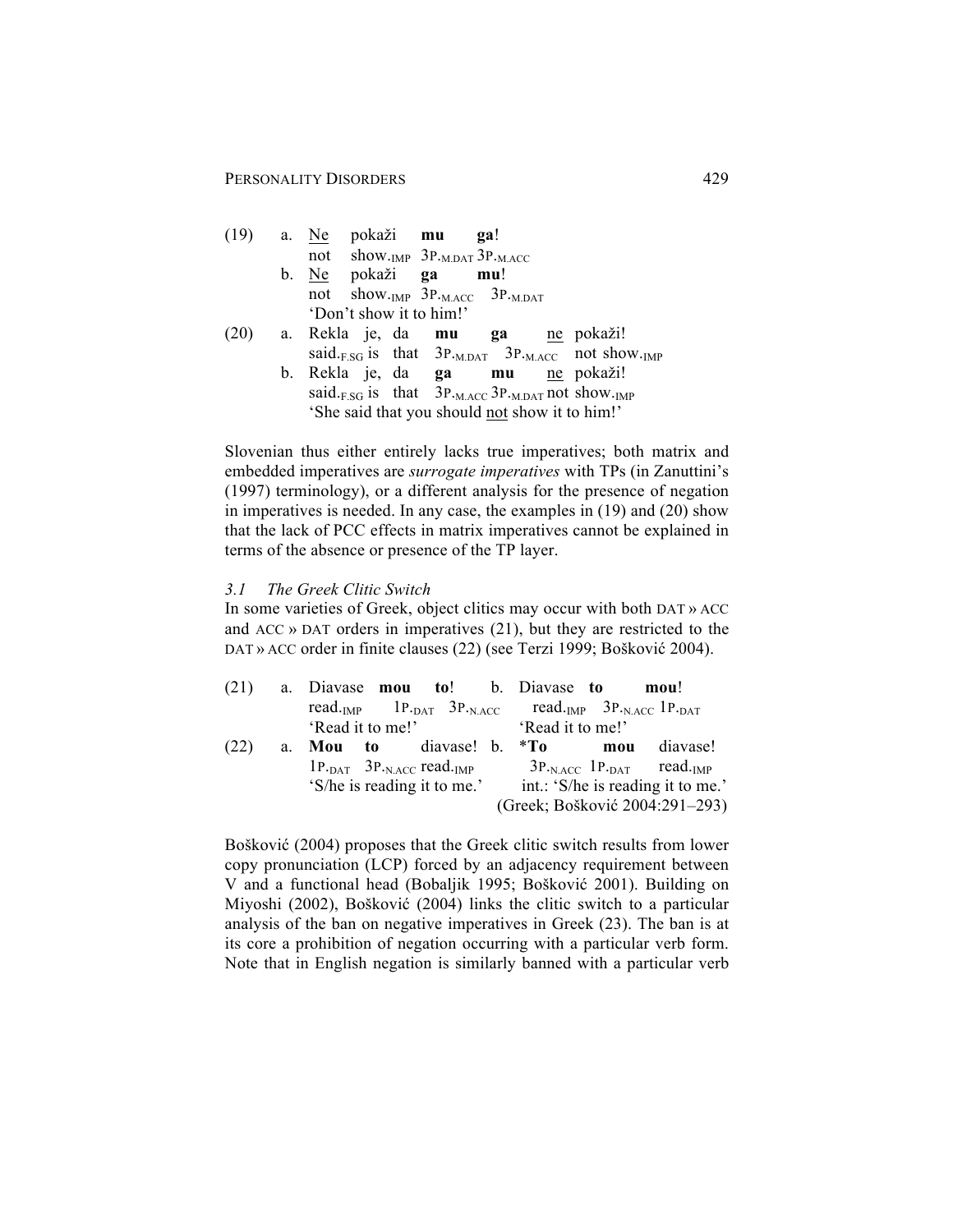form – finite main verbs, as illustrated by (24a). In such cases English must make use of an infinitive verbal form with *Do-Support* (24b).

| $(23)$ * Den/mi diavase!      |                            |
|-------------------------------|----------------------------|
| $NEG \tread_{MAP}$            |                            |
| int.: 'Don't read!'           | (Greek; Bošković 2004:288) |
| $(24)$ * a. John not laughed. |                            |
| b. John did not laugh.        |                            |

Miyoshi's (2002) insight is to treat the Greek and English ban on negation as essentially the same phenomenon; the presence of negation is blocking affix hopping/PF merger.<sup>11</sup> The ban on negative imperatives thus results from the functional head  $F^{0,12}$  responsible for imperative formation, requiring affixation to V under PF adjacency (*Stranded Affix Filter*) in order for  $F^0$  and  $V^0$  to spell-out as a single word. Negation blocks their merger at PF, causing ungrammaticality (25). The ban can be voided by using a form which does not require PF merger, as in (24b).

 $(25)$  F  $[+affix]$  \*NEG V [+IMP] den/mi diaváz*o* ('read')

This analysis makes possible a uniform syntax for Greek declarative (pre-verbal) and imperative (post-verbal) clitics. In both cases, the head of the chain formed by clitic movement is in the same position (26a), which is the copy pronounced in declaratives (26b), but this copy remains unpronounced in imperatives as the PF merger of  $F<sup>0</sup>$  forces LCP (26c). The algorithm for copy pronunciation used here is the one argued for by Bobaljik (1995); Franks (2010): the highest copy is pronounced unless a PF violation is triggered by the position of the highest copy, in which case the next available copy in the chain must be pronounced.

<sup>11</sup> The account of the English ban is essentially Chomsky's (1957) analysis in terms of affix hopping, revived more recently, by a.o. Halle and Marantz (1993); Bobaljik (1995). affix hopping, revived more recently, by a.o. Halle and Marantz (1993); Bobaljik (1995). <sup>12</sup> For Miyoshi (2002) F<sup>0</sup> is an imperative C<sup>0</sup>. But embedded imperatives do in fact occur crosslinguistically with both overt  $C^0$  and imperative morphology (also in Slovenian), it is more likely that  $F^0$  is a modal operator (cf. Kaufmann 2012) located between  $V^0$  and  $\mathrm{C}^0$ .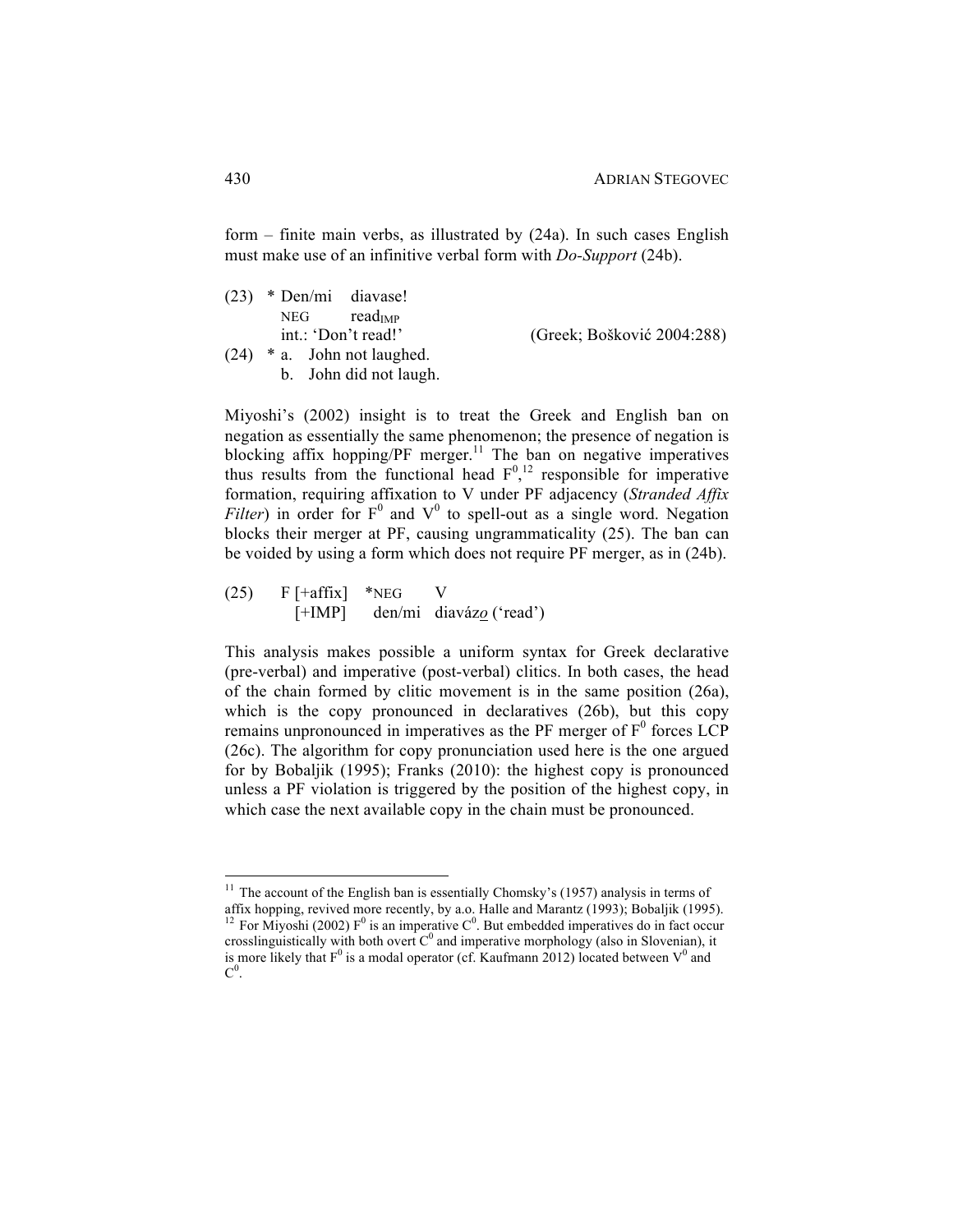(26) a. 
$$
clitic_{2}
$$
 V  $clitic_{1}$   $COPY/INTERNAL MERGE$  b.  $clitic_{2}$  V  $elitic_{1}$   $\rightarrow$   $pre-verbal$  (PF) c.  $\mathbf{F}^0 = \text{elitic}_{2} = \mathbf{V}$   $clitic_{1}$   $LCP \rightarrow post-verbal (PF)$ 

For Bošković (2004), clitics left adjoin to V when V moves to a ccommanding position, and the two clitic orders in Greek imperatives (see (21)) result for Bošković from an additional head-movement step of the complex head  ${ACC+V}$  before DAT merges to it. The LCP triggered by  $F<sup>0</sup>$  then results in the configuration given in (27a). The order preserving derivation has an additional intermediate step where  ${ACC + V}$  moves to  $X<sup>0</sup>$  within XP, while DAT cannot, and the order is preserved with LCP (27b). Crucially, this step is optional, but the nature of  $X^0$  (target of the additional head-movement) is not elaborated on by Bošković (2004).

(27) a. 
$$
\mathbf{F}^0
$$
 [ $\{ \text{BAF} + \{ \text{ACE V} \} \}$  [ $\{ \text{ACC V} \}$  [ $\{ \text{DAT} \}$ ...  
b.  $\mathbf{F}^0$  [ $\{ \text{BAF} \{ \text{ACE V} \}$   $\{ \text{DAT} + \{ \text{ACC V} \} \}$  [ $\{ \{ \text{ACE V} \} + X^0 \}$  [ $\{ \text{BAF} \}$ ...

Bošković (2004) stipulates that the DAT clitic cannot adjoin to  $X^0$  within XP due to *"Dative Sickness"* – the cross-linguistic tendency of DAT arguments to not tolerate feature checking with TP. At the end of the following section I derive a more general and principled account of the delayed clitic movement, but for now it suffices to say that the relevant generalization is not that DAT clitic movement is delayed, but that early head-movement of the linearly first clitic is consistently banned. This generalization is put to use in the next section, where the lack of PCC in Slovenian matrix imperatives is derived as the result of a PF-switch.

# *3.2 Interaction Between the PCC and the PF Clitic Switch*

Chomsky (1995) notes that clitics are ambiguous  $XP/X^0$  elements. If this view is correct, it also implies that it should be possible for clitics to either XP-move or head-move. Thus, if a clitic head-moves to a head  $X^0$ (and excorporation out of complex heads is banned), the clitic can only undergo further movement as part of the complex  $\{clitic + X^0\}$  head. But as an  $XP/X^0$  ambiguous element a clitic also has another option, namely: to XP-move successive cyclically before head-adjoining to its landing site. The latter has been tacitly assumed in all derivations so far, and is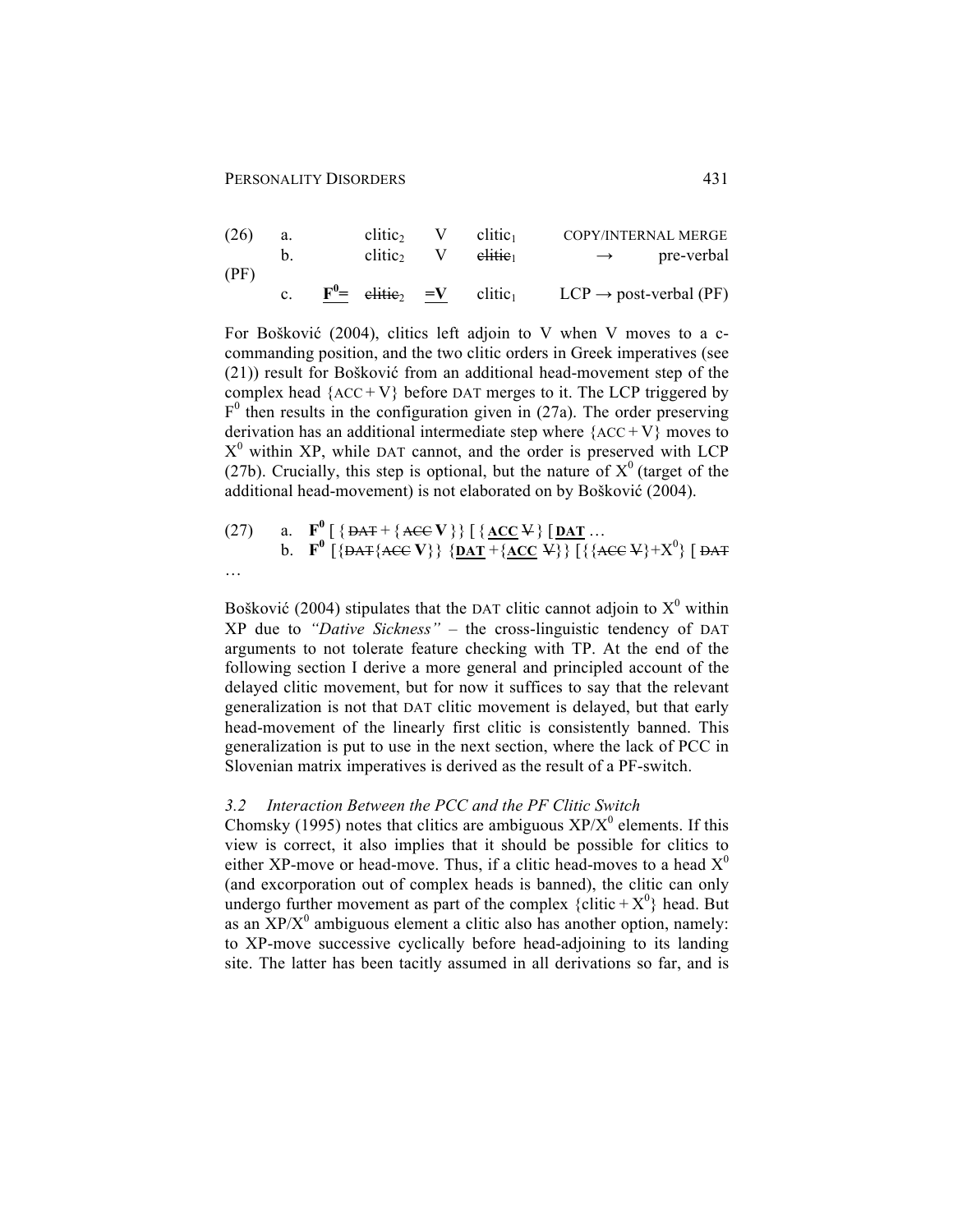illustrated for ditransitive clitics in (28). Heads move successive cyclically forming larger complex heads along the way, while the two clitics move like XPs to Spec*v*P essentially to use it as an escape hatch on their way to their final landing site, as *v*P is a phase (Chomsky 2000).

(28) 
$$
\begin{array}{c}\n\downarrow \\
[\text{VP} \text{ DAT}_1 \text{ ACC}_1 \{\{\underline{V \text{ Appl}^0}\} \text{ } v^0\} \text{ [appDAT}_0 \text{ }\{\underline{V} \text{ Appl}^0\} \text{ [VP V ACC}_0]\n\end{array}
$$

So far, the clitics were assumed to XP-move within *v*P in the derivation of PCC. But crucially, as we shall see, the option of head-movement of clitics inside *v*P will not affect anything in the previous discussion. In the derivation of a Slovenian ditransitive DAT » ACC imperative, illustrated in (28), the DAT clitic can only move to Spec*v*P (the phase edge) via XPmovement, while ACC can move to Spec*v*P by either: **(i)** XP-moving to Spec*v*P directly, as in (28), or **(ii)** by left adjoining to the first asymmetrically c-commanding  $X^0$  or complex head (here:  $\{V + \text{Appl}^0\}$ ) and "piggybacking" on it to  $v^0$  (and eventually T<sup>0</sup>), as in (29).

(29) 
$$
\begin{array}{c}\n\downarrow \\
[\text{VP } \text{DAT}_1 \left\{ \frac{\text{ACC}_2 \{V \text{ Appl}^0\}}{\text{P}} \right\} \nu^0 \left\{ \text{LappIP } \text{DAT}_0 \left\{ \text{ACC}_1 \left( V \text{ Appl}^0 \right\} \right\} \left[ \text{VP } V \text{ ACC}_0 \right]\n\end{array}
$$

Crucially, with option (ii), head-movement occurs as early as possible, while with option (i) the clitic head-adjoins only to its final landing site. With both options the ACC clitic must leave *v*P without being valued (spelling-out as 3P) because DAT intervenes for Agree between ACC and  $v^0$  at the point when  $v^0$  merges. The difference between the two options will become crucial as the derivation continues. If the derivation begins as in (28), the cyclic head movement of the verbal complex must continue all the way to  $T^0$ , and both DAT and ACC directly head-adjoin to  $T<sup>0</sup>$ , as shown in (30). But if the derivation begins as in (29), ACC is adjoined to  ${V + Appl^0}$ , so it can only move further as part of the complex head, as shown in (31). The DAT clitic, in contrast, adjoins directly to  $T^0$  directly from Spec*vP*, yielding a DAT » ACC order. Note that both derivations result in the same final DAT » ACC clitic order. (30)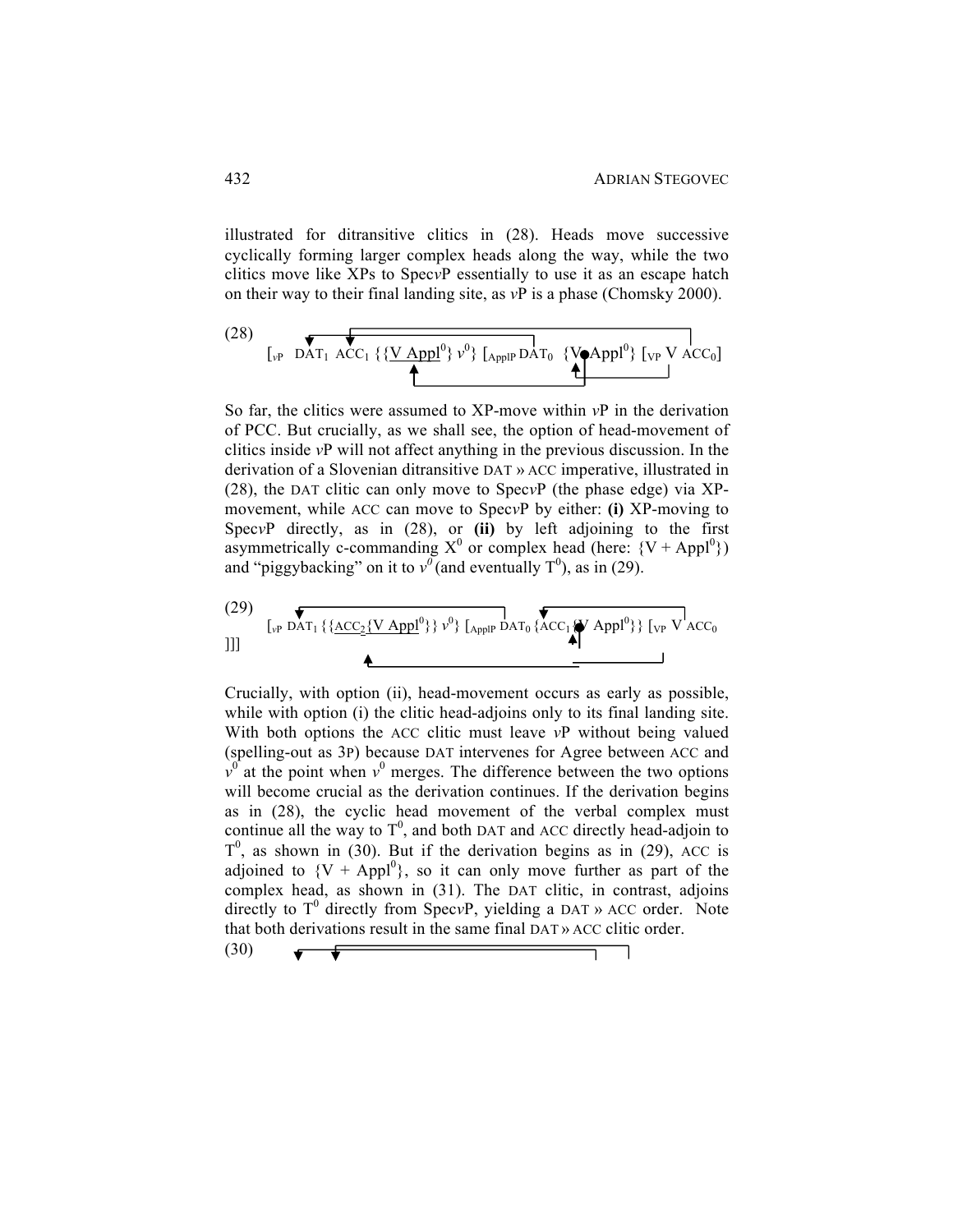[TP DAT2 {ACC2 {{V… *v* 0 }T<sup>0</sup> }}} [AspP {{V…} Asp<sup>0</sup> } [*v*P DAT1 ACC1 {V …} … ]]] (31) [TP DAT2 {{ACC5 V… *v* 0 }T<sup>0</sup> } [AspP {{ACC4 V…} Asp<sup>0</sup> } [*v*P DAT1 {ACC3 V… } … ]]]

And while both (30) and (31) have the same final clitic order in narrow syntax, they give rise to two distinct orders at PF under LCP. As illustrated by (32a), the derivation in (30) leads to order preservation under LCP forced by the imperative  $F^0$ . But the derivation in (31) leads to a PF clitic order switch under LCP, as illustrated by (31b).

(31) a. 
$$
\mathbf{F}^0
$$
 [<sup>TP</sup> ~~DATA~~ ~~ACE~~<sub>2</sub> [**V**]] [ $_{AspP}$  [**V**] [ $_{vP}$  DAT<sub>1</sub> [ $\underline{ACC}_3$  [**V**]] ... ]]]  
b.  $\mathbf{F}^0$  [ $_{TP}$  BAT<sub>2</sub> [ $\underline{ACC}_5$  [**V**]] [ $_{AspP}$  [ $\underline{ACC}_4$  [**V**]] [ $_{vP}$  DATA<sub>1</sub> [ $ACC_3$  [**V**]] ...  
]]]

This PF-switch analysis predicts the PCC should still be active in Greek imperatives. In narrow syntax, only the ACC clitic can get default 3P in Greek due to the rigid DAT » ACC order at *v*P, so the PF-switch cannot repair impossible clitic pairs. And as shown in (32), this is borne out.

(32) a. \*Sistis **tu me**! b. \*Sistis **me tu**! introduce. $I_{MP}$  3P.<sub>M.DAT</sub> 1P.<sub>ACC</sub> introduce.<sub>IMP</sub> 1P.<sub>ACC</sub> 3P.<sub>MDAT</sub> int.: 'Introduce me to him!' int.: 'Introduce me to him!'

Unlike in Greek, the PCC may be voided by some speakers in matrix imperatives (see (8,9) above). This can actually be connected to the clitic reordering behind the inverse PCC. Assuming both the syntactic reordering and the PF-switch, there are four distinct derivations of ditransitive imperatives, given in  $(33,34)$ . The LCP triggered by  $F^0$  can thus obscure the order of the two highest clitic-copies (which matches the final *v*P-internal order). The four combinations in (33,34) are possible at PF because the PF-switch can also apply to the two grammatical *v*Pinternal orders: 1P.DAT » 3P.ACC and 1P.ACC » 3P.DAT.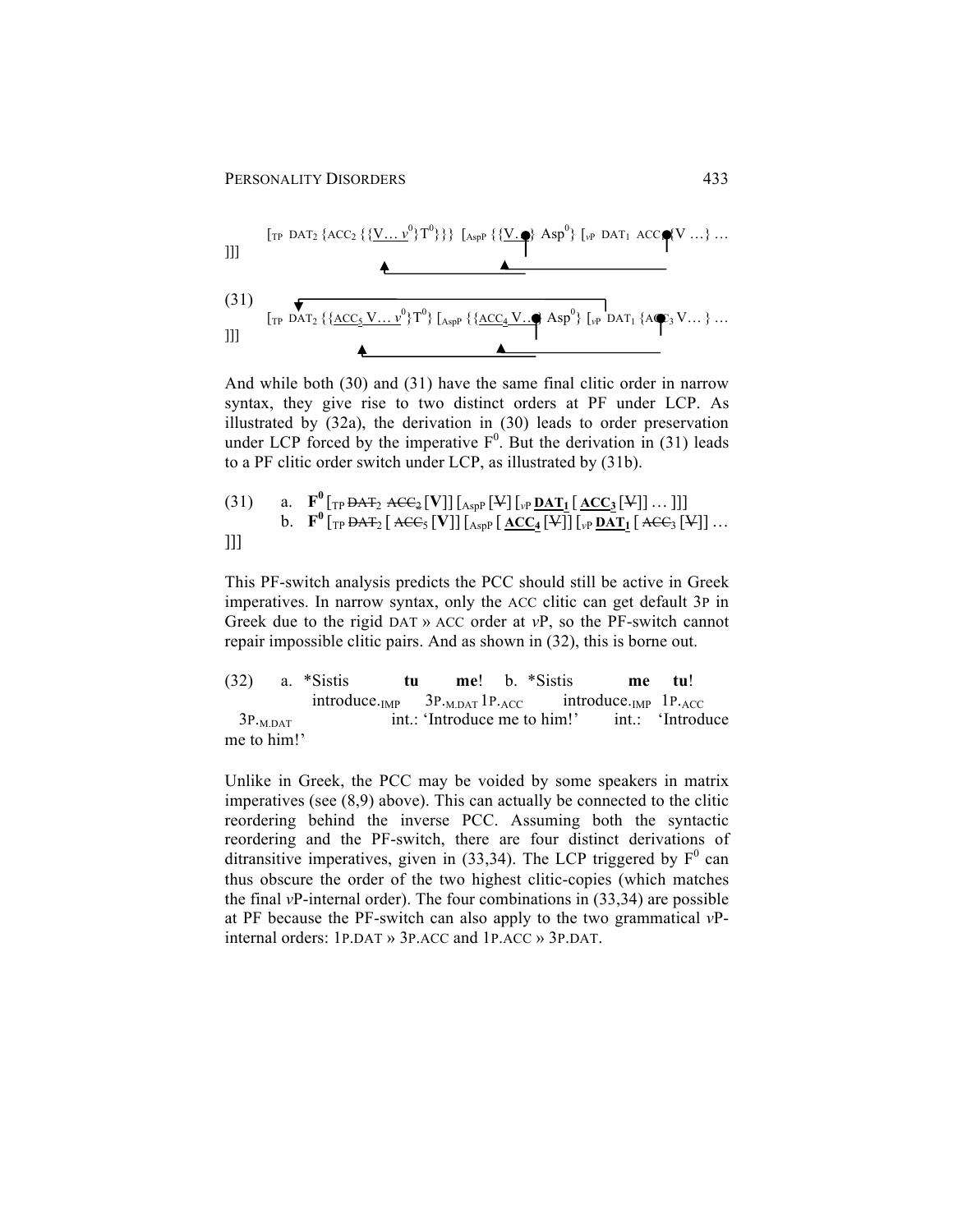| (33)                  | a. $F^0$ [ <sub>TP</sub> 4P.DAT <sub>2</sub> [3P.ACC <sub>5</sub> [V]] [ <sub>AspP</sub> [3P.ACC <sub>4</sub> [V]] [ <sub>vP</sub> 1P.DAT <sub>1</sub> [3P.ACC <sub>3</sub> [V]] |                                                                                               |  |
|-----------------------|----------------------------------------------------------------------------------------------------------------------------------------------------------------------------------|-----------------------------------------------------------------------------------------------|--|
| $$ ]]]                | b. $\mathbf{F}^0$ [ <sub>TP</sub> + P.DA <sub>T</sub> <sub>2</sub> [3P.AC <sub>C<sub>2</sub></sub> [V]] [ <sub>AspP</sub>                                                        | $[\Psi]$ [ <sub>V</sub> P <b>1P.DAT</b> <sub>1</sub> [ <b>3P.ACC</b> <sub>1</sub> [ $\Psi$ ]] |  |
| ]]]<br>(34)           | a. $F^0$ [ <sub>TP</sub> 4P.ACC <sub>2</sub> [3P.DAT <sub>5</sub> [V]] [ <sub>AspP</sub> [3P.DAT <sub>4</sub> [V]] [ <sub>vP</sub> 1P.ACC <sub>1</sub> [3P.DAT <sub>3</sub> [V]] |                                                                                               |  |
| $$ ]]]<br>$\dots$ ]]] | b. $\mathbf{F}^0$ [ <sub>TP</sub> + P.ACC <sub>2</sub> [3P.DAT <sub>2</sub> [V]] [ <sub>AspP</sub>                                                                               | $[\Psi]$ [ <sub>vP</sub> <b>1P.ACC</b> <sub>1</sub> [ <b>3P.DAT</b> <sub>1</sub> [ $\Psi$ ]]  |  |
|                       |                                                                                                                                                                                  |                                                                                               |  |

The last piece of the puzzle is why PCC effects are observed in Slovenian embedded imperatives. We have seen in (19,20) above that both matrix and embedded negative imperatives are possible, $^{13}$  but that the position of negation is different in the two with respect to object clitics: negation precedes the verb and clitics in matrix imperatives, and comes after the clitics and before the verb in embedded ones. I take this to indicate that further clitic movement occurs in embedded imperatives to satisfy the  $2<sup>nd</sup>$  position requirement (cf. Bošković 2001). As the highest copy must be pronounced if no PF factor interferes (Bobaljik 1995; Franks 2010), the clitic-copies that intervene between  $F^0$  and V in (33,34) remain unpronounced, thus trivially satisfying the Stranded Affix Filter. As this further movement is order preserving, the order of clitics at PF also matches the *v*P-internal order. This means that if the derivation begins with a possible clitic combination, as in (35a), the final PF order will have to match it, but also that a PCC violating order at PF has to match a PCC violating *v*P-internal clitic order, which correctly derives the Slovenian matrix/embedded imperative PCC asymmetry.

(35) a. 
$$
[\text{cp } C^0 \left[\frac{1P_3}{3P_6} [4\text{]} \right]] F^0 [\text{rp } 4P_2 [3P_5 [V]] [\text{AspP } [3P_4 [4\text{]}] [\text{vp } 4P_1 [3P_3 [4\text{]}]]
$$
  
...]]] b.  ${}^*[\text{cp } C^0 \left[\frac{3P_3}{3P_2} [1P_2 [4\text{]}] \right] F^0 [\text{rp } 3P_2 4P_2 [V] [\text{AspP } [4\text{p } 4P_1 \text{lp } 4P_1 4P_3 [4\text{]}]]$ 

This analysis explains the asymmetry without a distinct syntax for imperative clitic constructions. However, it is crucial for the analysis that the option of early (or late) clitic head-adjunction is not case-sensitive

<sup>&</sup>lt;sup>13</sup> The *affix hopping* analysis of the negative imperatives ban (Miyoshi 2002; Bošković 2004) does not mean there is a bidirectional correlation between the ban and LCP driven post-verbal clitics. In fact Macedonian, like Slovenian, allows both negative imperatives and post-verbal clitics derived through LCP. See Bošković (2001) for Macedonian.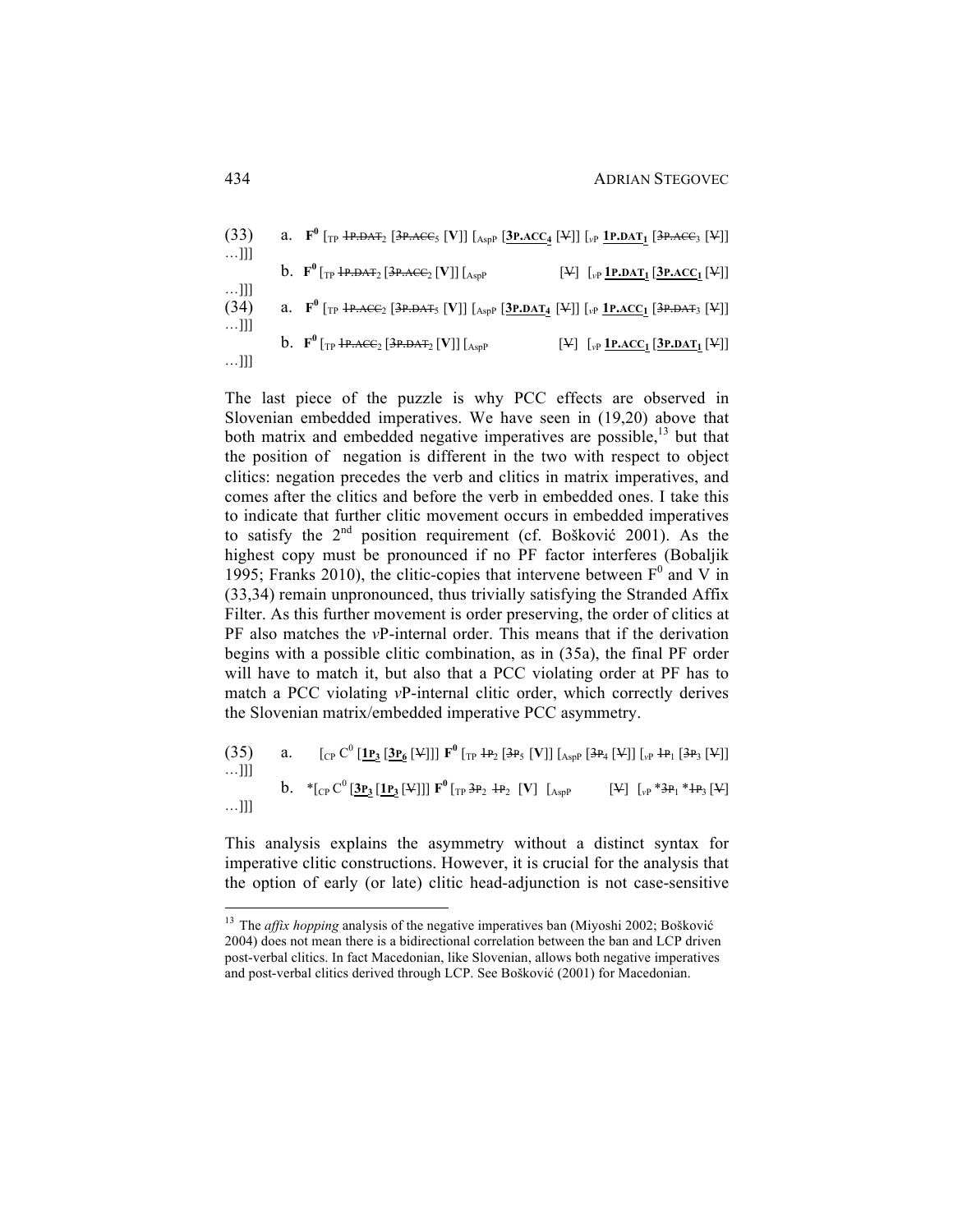(*contra* Bošković 2004). The generalization regarding when the two object clitics can undergo different types of movement pertains to structural positions; it is only possible if the XP-moving  $CL_1$  c-commands the head-adjoining  $CL_2$ , and not vice versa. This effectively follows from a particular view of linearization. There are four logically possible options for two clitics to move from  $vP$  to  $T<sup>0</sup>$ , if clitics can either headmove or XP-move according to the rules laid out above, namely: a clitic head-adjoins either: **(i)** as late as possible, or **(ii)** as soon as possible. The derivation in which both clitics only head-adjoin to  $T^0$  after XP-moving to Spec*v*P (as late as possible) is given in (36a), the derivation in which only the lower of the two clitics  $(C<sub>L2</sub>)$  head-adjoins to the verbal complex in  $vP$  (as soon as possible) is given in (36b),<sup>14</sup> and the derivation in which both clitics head-adjoin to the verbal complex in *v*P (as soon as possible) is given in (36c). All these derivations are possible and lead to correct predictions regarding the PF clitic switch, only (36d) must be ruled out.

(36) a. 
$$
[r_{\rm F} \{CL_1 \{CL_2 \{v^0 \ldots\}} T^0\} \} \ldots [r_{\rm F} CL_1 CL_2 \{v^0 \ldots\} [\ldots]]]
$$
\nb.  $[r_{\rm F} \{CL_1 \{CL_2 \{v^0 \ldots\}}\} T^0\} \ldots [r_{\rm F} CL_1 \{CL_2 \{v^0 \ldots\}\} [\ldots]]]$ \nc.  $[r_{\rm F} \{CL_1 \{CL_2 \{v^0 \ldots\}\} T^0\} \ldots [r_{\rm F} \{CL_1 \{CL_2 \{v^0 \ldots\}\} [\ldots]]]$ \nd.  $* [r_{\rm F} \{CL_2 \{C_{\rm L_1} \{v^0 \ldots\}\} T^0\} \ldots [r_{\rm F} \{CL_1 \{v^0 \ldots\}\} [CL_2 [\ldots]]]]$ 

Note that in (36d),  $CL_1$  head-adjoins to  $vP$  to the exclusion of  $CL_2$ . As the derivation proceeds at the CP level, the CL<sub>1</sub> clitic moves to  $T^0$  via successive cyclic head-movement, while  $CL_2$  head adjoins directly to  $T<sup>0</sup>$ , resulting in a reverse order of clitics at the vP and CP levels. This is precisely the kind of reordering banned by Fox and Pesetsky's (2005) approach to linearization. Fox and Pesetsky (2005) propose that ordering statements are determined at the phase level, and that ordering statements added in higher phases cannot contradict with existing ones; an ordering statement at the *v*P level cannot be contradicted at the CP level. This is in

 <sup>14</sup> See Anagnostopoulou (2003) for a discussion of why *tucking in* (Richards 2001) only occurs when both elements are head-moving or XP-moving, but never with disparate kinds of movement, regardless of the order of the two movement operations. I assume, as does she, that when an element head-moves to  $X^0$ , and another element XP-moves to SpecXP, the latter must precede the head-moved element, and cannot tuck in.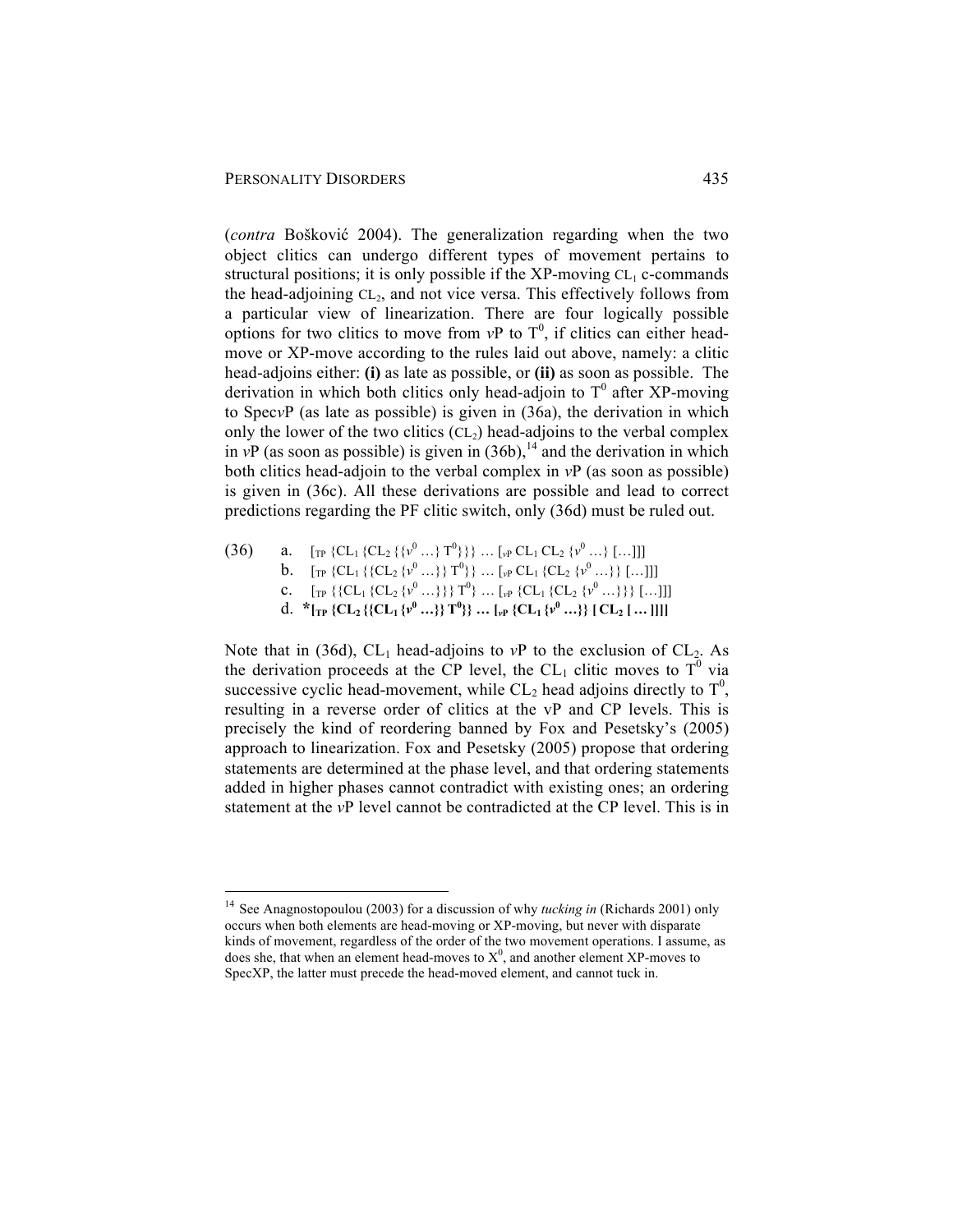fact what we see in (36d), where the ordering at the CP level is  $CL_2 \gg CL_1$ , which conflicts with the  $CL_1$ <sup>3</sup>  $CL_2$  order established at the *vP* level.<sup>15</sup>

This section provides additional motivation for the *v*P-internal object clitic reordering proposed in Section 2. Because the reordering exists, the PF-switch can serve as a PCC repair. What seems at PF as a cluster banned by the standard PCC, may be a grammatical cluster of the inverse PCC in the syntax, and vice versa. Of course, not all speakers allow this repair, and there are at least two possible explanations. One is that it is harder processing-wise for some speakers to interpret a surface string as involving both narrow syntactic and PF reordering. The other is that the two groups of speakers actually differ in their grammars – one has true verb movement of the imperative verb (no repair), and the other produces the same PF-string via LCP (repair). The two options make different predictions and it should be possible to tease them apart in the future.

#### **4 Conclusion**

In this paper I presented a previously unattested pattern of clitic person restrictions found in Slovenian. Unlike with the canonical PCC, the person restriction applies either to the DO (as in the canonical PCC) or to the IO clitic, depending on their relative order. The latter restriction cannot be explained by standard syntactic analyses of the PCC, which are designed to only derive person restrictions on DO. I have proposed an alternative analysis where the PCC results from the failed valuation of person features on pronominal clitics. This occurs when Agree with a head bearing valued person features  $(v^0)$  is impossible due to the presence of an intervening pronominal clitic. Within this approach it is possible to derive the Slovenian *inverse* PCC as the consequence of a specific syntactic clitic reordering. Furthermore, the fact that some Slovenian speakers may void the PCC was tied to an interaction of this syntactic clitic reordering with an additional PF clitic switch. Though the

<sup>&</sup>lt;sup>15</sup> The cyclic linearization approach of Fox and Pesetsky (2005) also offers a straightforward explanation for why "default 3P" clitics must also move through Spec*v*P. If the final landing site of pronominal clitics is  $T^0$ , where they surface as pre-verbal, then the only way for them to move to  $T^0$  and not create a conflicting ordering statement at the CP level, is if they are ordered  $CL_1 \times CL_2 \times V$  at the *vP* level. This can only be achieved without early head movement if  $CL_2$  moves to SpecvP despite not entering Agree with  $v^0$ .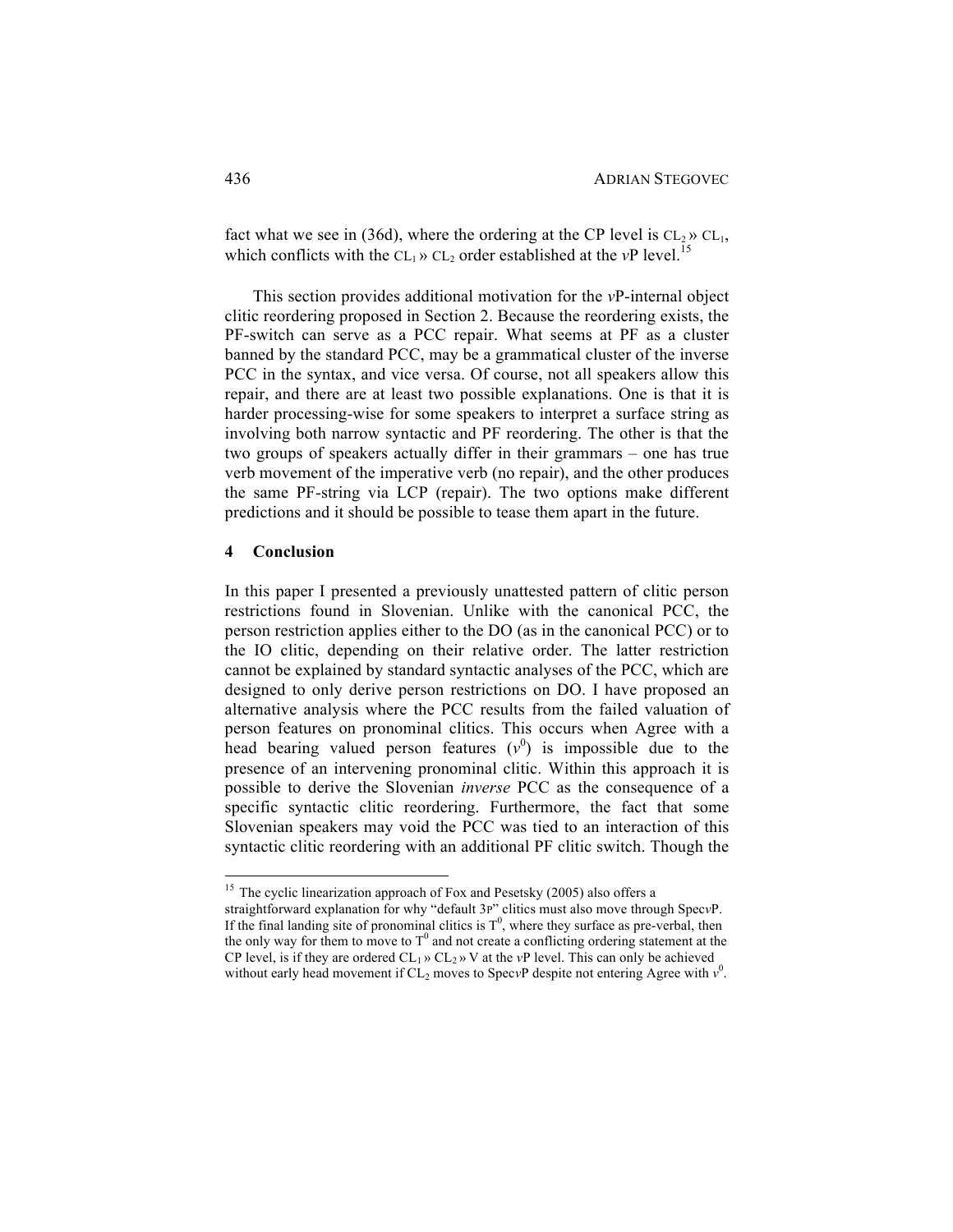full extent of variation found in Slovenian with person restrictions could not be addressed in the paper, the proposal laid the groundwork for future research focusing on the parameterization of clitic person restrictions.

# **References**

- Anagnostopoulou, Elena. 2003. *The syntax of ditransitives*. Berlin: De Gruyter.
- Anagnostopoulou, Elena. 2005. Strong and weak person restrictions: A feature checking analysis. In *Clitic and affix combinations*, eds. Lorie Heggie and Francisco Ordoñez, 199-235. Amsterdam: John Benjamins.
- Béjar, Susana, and Milan Řezáč. 2003. Person licensing and the derivation of PCC effects. In *Romance linguistics*, eds. Ana Teresa Perez-Leroux and Yves Roberge, 49-62. Amsterdam: John Benjamins. Bobaljik, Jonathan David. 1995. Morphosyntax. PhD diss, MIT.

Bonet, Eulalia. 1991. Morphology after syntax. PhD diss, MIT.

- Bošković, Željko. 2001. *On the nature of the syntax-phonology interface*. Amsterdam: Elsevier.
- Bošković, Željko. 2004. On the clitic switch in Greek imperatives. In *Balkan syntax and semantics*, ed. Olga Mišeska Tomić, 269-291. Amsterdam: John Benjamins.
- Bošković, Željko. 2011. On unvalued uninterpretable features. In *Proceedings of NELS 39*, 109-120. Amherst, MA: GLSA.
- Charnavel, Isabelle and Victoria Mateu. 2015. The Clitic Binding Restriction Revisited: Evidence for Antilogophoricity. *The Linguistic Review* 32(4), 671–701.
- Chomsky, Noam. 1957. Syntactic structures. The Hague: Mouton.
- Chomsky, Noam. 1995. The minimalist program. Cambridge: MIT Press.
- Chomsky, Noam. 2000. Minimalist inquiries: The framework. In *Step by step*, eds. Roger Martin, David Michaels, and Juan Uriagereka, 89-155. Cambridge: MIT Press.
- Ciucivara, Oana Săvescu. 2009. A syntactic analysis of pronominal clitic clusters in Romance. PhD diss, NYU.
- Fox, Danny, and David Pesetsky. 2005. Cyclic linearization of syntactic structure. *Theoretical Linguistics* 31: 235-262.
- Franks, Steven. 2010. Clitics in Slavic. *Contemporary Issues in Slavic Linguistics, Glossos* 10: 1-157.